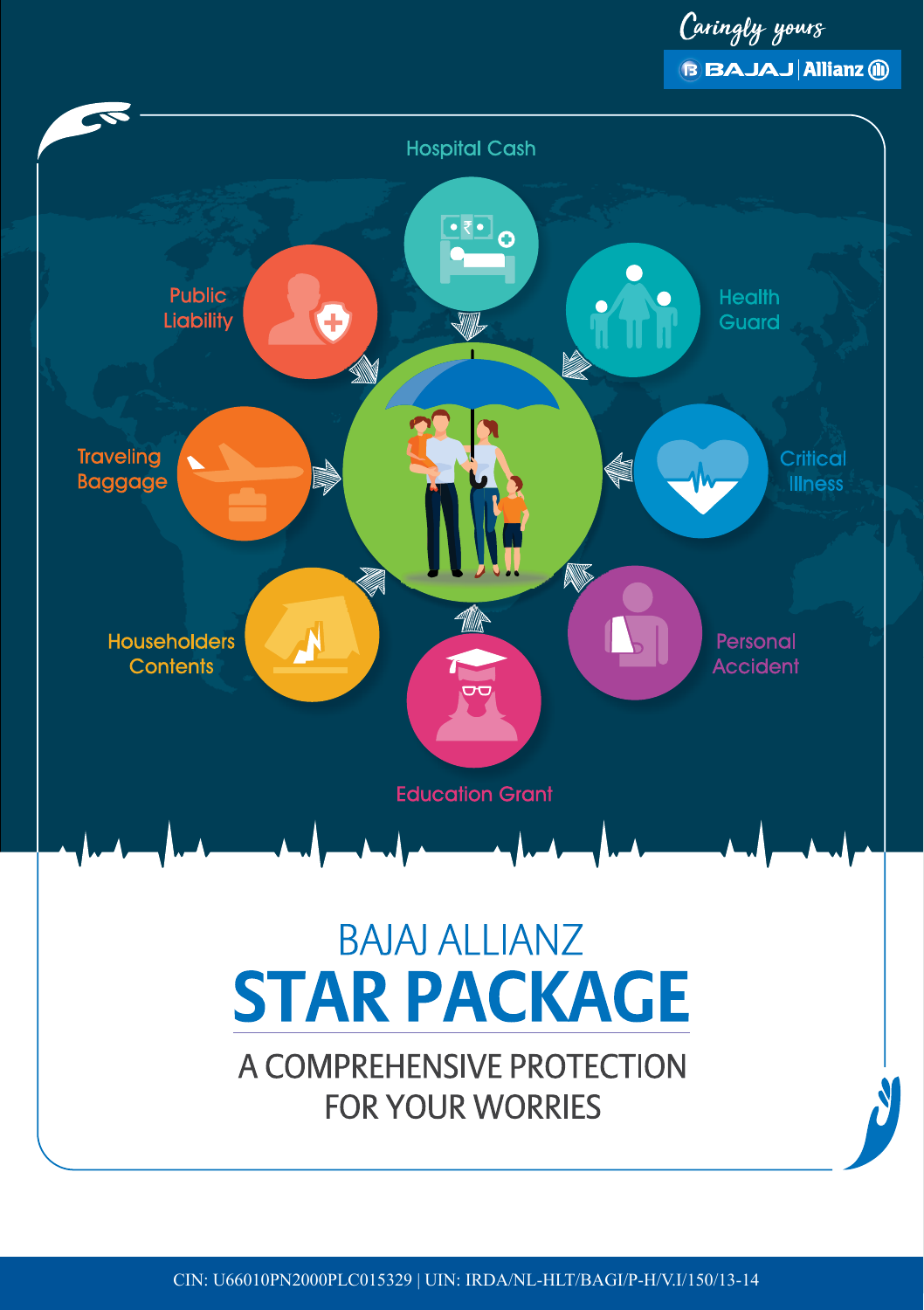## **Introduction**

Life is full of uncertainties and unexpected events. Unforeseen events can happen at home, at work and even at play. The death, injury or sickness of a breadwinner or family member can create serious financial problems for any family. It is in situations like these, that you need to be prepared. To help you soften the blow Bajaj Allianz offers you a unique package policy which provides protection against various risks and contingencies faced by an individual under a single policy. It also provides protection for house hold contents and Baggage insurance. This package policy has 8 sections & a person would have to opt for a minimum of 3 sections under the policy.

# What are the Sections under the Star Package policy?

- 1. Hospital Cash
- 2. Health Guard
- 3. Critical Illness
- 4. Personal Accident
- 5. Education Grant
- 6. Householders Contents
- 7. Traveling Baggage
- 8. Public Liability
- Any Section can be opted from Section 1 to 8.
- Minimum 3 sections to be opted.

## **SECTION 1: HOSPITAL CASH DAILY ALLOWANCE**

- • This section pays a daily benefit amount to take care of the incidental expenses during hospitalization period.
- The daily benefit amount is doubled for ICU admissions (Maximum 7 days for each hospitalization).
- The benefit is available for 30 days per policy period.
- This is a floater section where in spouse and children can be covered
- Spouse can be covered with 50% additional premium and children with 25% additional premium per child.

## **Exclusions under Hospital Cash section**

We will not pay for claims arising out of or howsoever connected to the following: Waiting Period

- 1. 30 days waiting period is applicable from date of first policy inception for any illness/ disease except for Accidental Bodily Injury.
- 2. Without prejudice to Exclusion 1 above, the treatment of cataracts, benign prostatic hypertrophy, hysterectomy, menorrhagia, fibromyoma, D&C, endometriosis, hernia of all types, hydrocele, fistulae, haemorrhoids, fissure in ano, stones in the urinary and biliary systems, surgery on ears, tonsils or sinuses, skin and all internal tumours/ cysts/nodules/polyps of any kind including breast lumps, gastric or duodenal ulcer, backache, prolapsed intervertebral disc during the first year of a series of Daily Hospital Allowance Policies renewed with the Company without interruption.

#### General Exclusion

- 1. Pre-existing disease: Any medical condition or complication arising from it which existed before the commencement of the Policy Period, or for which care, treatment or advice was sought, recommended by or received from a Physician or for which a claim has or could have been made under any earlier policy.
- 2. Any treatment not performed by a Physician or any treatment of a purely experimental nature.
- 3. Any and all variants of the condition commonly referred to as Cancer, except in case of invasive malignant melanoma.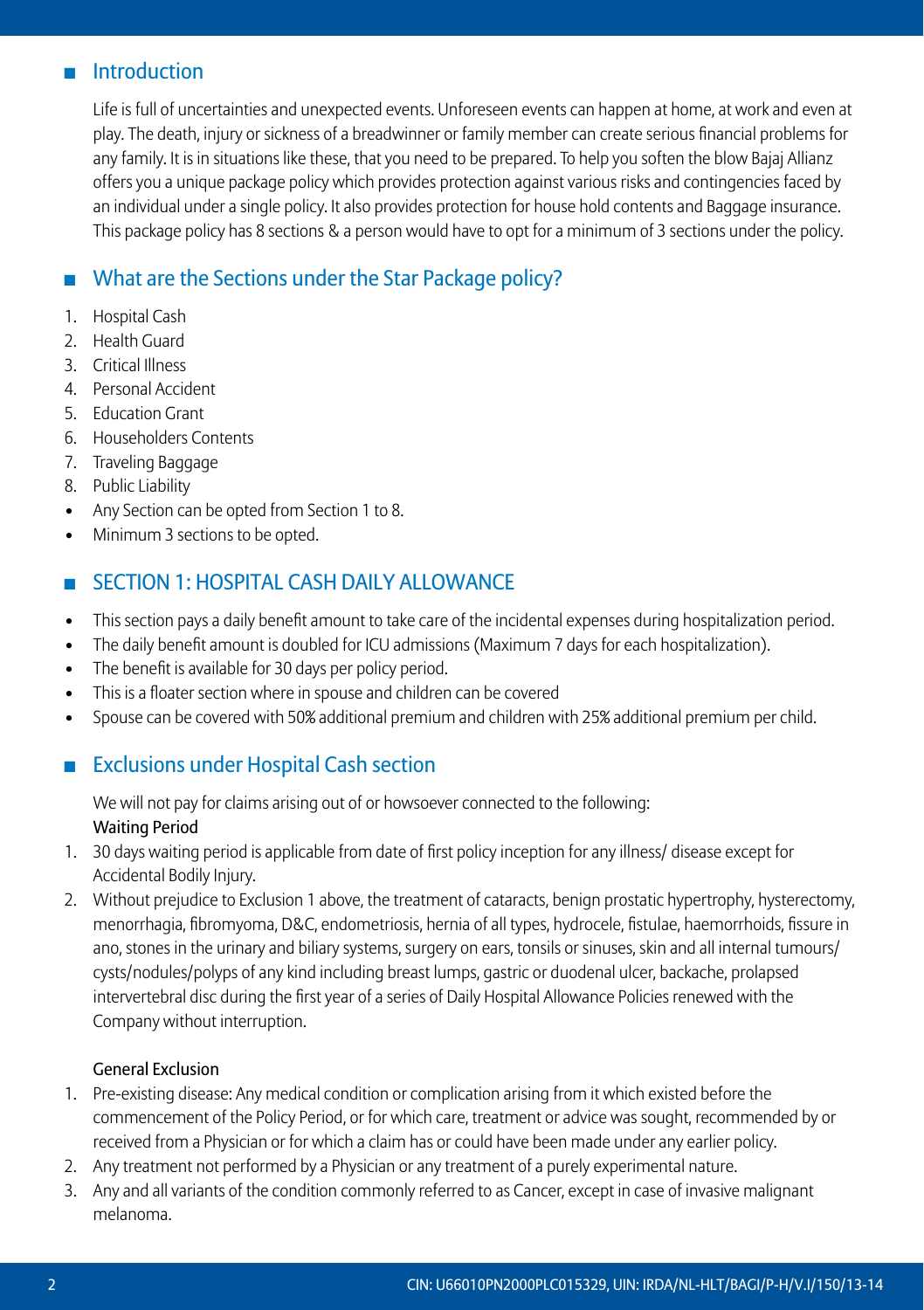- 4. Any routine or prescribed medical checkup or examination. Medical Expenses relating to any hospitalisation for diagnostic, X-ray or laboratory examinations not consistent with or incidental to the diagnosis and treatment of the positive existence or presence of any Illness or accidental Bodily Injury for which hospitalisation is required.
- 5. Any Illness that has been classified as an Epidemic by the Central or State Government.
- 6. Circumcision, cosmetic or aesthetic treatments of any description change of life surgery or treatment, plastic surgery (unless necessary for the treatment of Illness or accidental Bodily Injury as a direct result of the insured event and performed within 6 months of the same).
- 7. Dental treatment or surgery of any kind unless necessitated by Accidental Bodily injury.
- 8. Convalescence, general debility, nervous or other breakdown, rest cure, congenital diseases or defect or anomaly, sterility, sterilization or infertility (diagnosis and treatment), any sanatoriums, spa or rest cures or long term care or hospitalisation undertaken as a preventive or recuperative measure.
- 9. Self-afflicted injuries or conditions (attempted suicide), and/or the use or misuse of any drugs or alcohol.
- 10. Any sexually transmitted diseases or any condition directly or indirectly caused to or associated with Human T-Cell Lymphotropic Virus type or any Syndrome or condition of a similar kind commonly referred to as AIDS.
- 11. Any diagnosis or treatment arising from or traceable to pregnancy (whether uterine or extra uterine), childbirth including caesarean section, medical termination of pregnancy and/or any treatment related to pre and post natal care of the mother or the new born.
- 12. Hospitalisation for the sole purpose of traction, physiotherapy or any ailment for which hospitalisation is not warranted due to advancement in medical technology
- 13. War, invasion, act of foreign enemy, hostilities (whether war be declared or not), civil war, rebellion, revolution, insurrection military or usurped power of civil commotion or loot or pillage in connection herewith.
- 14. Naval or military operations of the armed forces or airforce and participation in operations requiring the use of arms or which are ordered by military authorities for combating terrorists, rebels and the like.
- 15. Any natural peril including but not limited to avalanche, earthquake, volcanic eruptions or any kind of natural hazard.
- 16. Participation in any hazardous activity.
- 17. Radioactive contamination.
- 18. Non-allopathic treatment.
- 19. Consequential losses of any kind, be they by way of loss of profit, loss of opportunity, loss of gain, business interruption, market loss or otherwise, or any claims arising out of loss of a pure financial nature such as loss of goodwill or any legal liability of any kind whatsoever.

## $S$  SECTION 2. HEALTH GUARD

#### What are the Plans available under Health Guard policy?

There are 3 plans available

- • Silver
- • Gold
- **Platinum**

#### What is the Sum Insured options available under the policy?

- Health Guard Silver Plan: Rs. 1.5 lacs / Rs. 2 lacs
- Health Guard –Gold Plan: Rs. 3 lacs / Rs. 4 lacs / Rs. 5 lacs / Rs. 7.5 lacs / Rs. 10 lacs / Rs. 15 Lacs / Rs.20 lacs / Rs. 25 lacs / Rs 30 lacs / Rs. 35 lacs/ Rs. 40 lacs / Rs. 45 Lacs / Rs. 50 lacs
- Health Guard –Platinum Plan: Rs. 5 lacs/ Rs. 7.5 lacs / Rs. 10 lacs / Rs. 15 Lacs / Rs.20 lacs / Rs. 25 lacs / Rs 30 lacs / Rs. 35 lacs/ Rs. 40 lacs / Rs. 45 Lacs / Rs. 50 lacs / 75 lacs / 1 cr

## Scope of cover

The Company hereby agrees to pay in respect of an admissible claim, any or all of the following covers subject to the Sum Insured, limits, terms, conditions and definitions, exclusions contained or otherwise expressed in this Policy.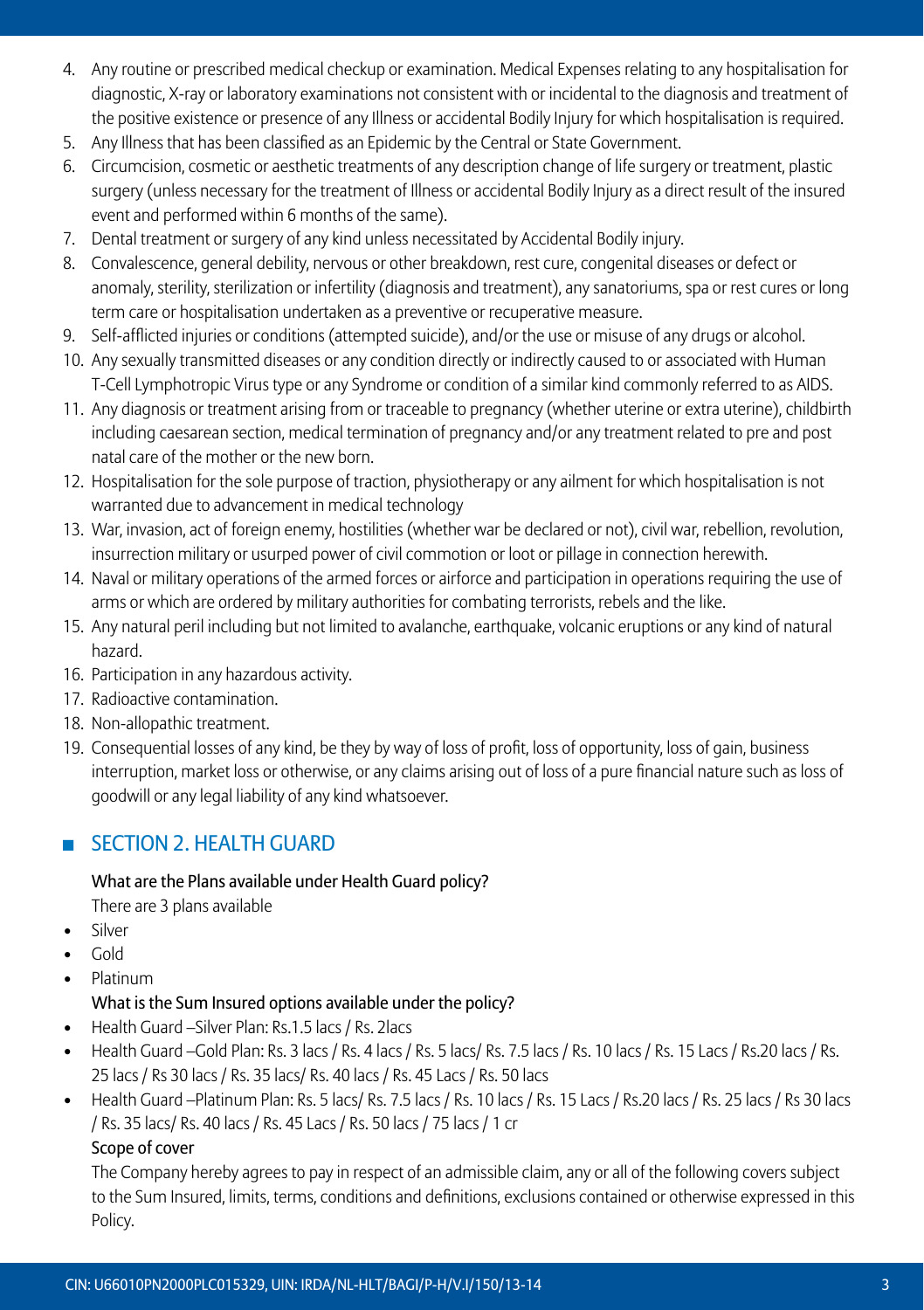## 1. In-patient Hospitalization Treatment

If You are hospitalized on the advice of a Medical practitioner as defined under Policy because of Illness or Accidental Bodily Injury sustained or contracted during the Policy Period, then We will pay You, Reasonable and Customary Medical Expenses incurred subject to

- i. Room rent and Boarding expenses as provided by the Hospital/Nursing Home subject to below limits
- • Silver Plan
	- Up to 1% of Sum Insured per day (Excluding Cumulative Bonus)
- • Gold Plan and Platinum Plan
- a. Sum Insured 3 lacs to 7.5 lacs- maximum eligible room is Single private Air Conditioned room
- b. Sum Insured 10 Lacs and above eligible for any room category
- ii. If admitted in ICU, the Company will pay up to actual ICU expenses provided by Hospital.
- iii. Nursing Expenses as provided by the hospital
- iv. Surgeon, Anesthetist, Medical Practitioner, Consultants, Specialists Fees.
- v. Anesthesia, Blood, Oxygen, Operation Theatre Charges, surgical appliances, Medicines & Drugs, Dialysis, Chemotherapy, Radiotherapy, cost of Artificial Limbs, cost of prosthetic devices implanted during surgical procedure like Pacemaker, orthopedic implants, infra cardiac valve replacements, vascular stents.
- vi. Relevant laboratory diagnostic tests, X-ray and such similar expenses that are medically necessary prescribed by the treating Medical Practitioner.

## Note:

In case of admission to a room at rates exceeding the limits as mentioned under (i), the reimbursement of all other expenses incurred at the Hospital, with the exception of cost of Pharmacy/medicines, consumables, implants, medical devices & diagnostics, shall be payable in the same proportion as the admissible rate per day bears to the actual rate per day of room rent charges

Proportionate deductions shall not apply in respect of the Hospitals which do not follow differential billings or for those expenses in respect of which differential billing is not adopted based on the room category

## 2. Pre-Hospitalization

The Medical Expenses incurred during the 60 days immediately before You were Hospitalized, provided that: Such Medical Expenses were incurred for the same illness/injury for which subsequent Hospitalization was required, and We have accepted an inpatient Hospitalization claim under Inpatient Hospitalization Treatment.

## 3. Post-Hospitalization

The Medical Expenses incurred during the 90 days immediately after You were discharged post Hospitalization provided that: Such costs are incurred in respect of the same illness/injury for which the earlier Hospitalization was required, and We have accepted an inpatient Hospitalization claim under Inpatient Hospitalization Treatment.

## 4. Road Ambulance

We will pay the reasonable cost to a maximum of Rs. 20,000/- per Policy Year incurred on an ambulance offered by a healthcare or ambulance service provider for transferring You to the nearest Hospital with adequate emergency facilities for the provision of health services following an Emergency.

We will also reimburse the expenses incurred on an ambulance offered by a healthcare or ambulance service provider for transferring You from the Hospital where You were admitted initially to another hospital with higher medical facilities.

 Claim under this section shall be payable by Us only when:

- i. Such life threatening emergency condition is certified by the Medical Practitioner, and
- ii. We have accepted Your Claim under "In-patient Hospitalization Treatment" or "Day Care Procedures" section of the Policy.

Subject otherwise to the terms, conditions and exclusions of the Policy.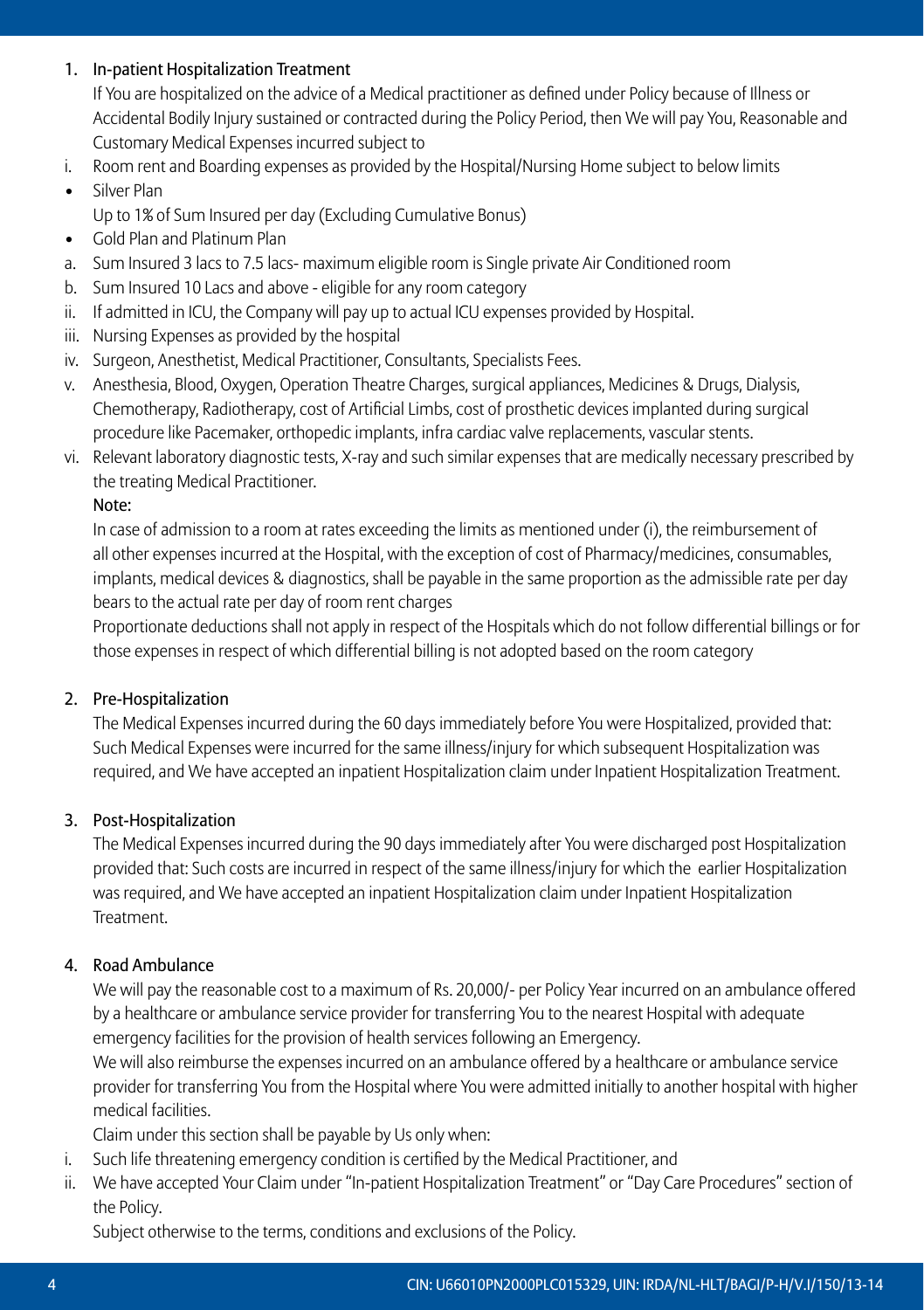This benefit will be applicable each year for policies with term more than 1 year.

## 5. Day Care Procedures

We will pay You the medical expenses as listed above under In-patient Hospitalization Treatment for Day care procedures / Surgeries taken as an inpatient in a hospital or day care center but not in the outpatient department. Indicative list of Day Care Procedures is given in the annexure I of Policy wordings.

## 6. Organ Donor Expenses:

We will pay expenses towards organ donor's treatment for harvesting of the donated organ, provided that,

- 1. The organ donor is any person whose organ has been made available in accordance and in compliance with THE TRANSPLANTATION OF HUMAN ORGANS (AMENDMENT) BILL, 2011and the organ donated is for the use of the Insured, and
- 2. We have accepted an inpatient Hospitalization claim for the Insured under In Patient Hospitalization Treatment

## 7. Convalescence Benefit:

In the event of Insured Hospitalized for a disease/illness/injury for a continuous period exceeding 10 days, We will pay benefit amount as per the plan opted subject to below limits.

1. Silver Plan

 Rs. 5,000 per Policy Year

- 2. Gold and Platinum Plan
- Rs. 5,000 for Sum Insured up to Rs. 5 lacs
- Rs. 7,500 for Sum Insured 7.5 lacs and above per Policy Year.

This benefit will be triggered provided that the hospitalization claim is accepted under In Patient Hospitalization Treatment.

 Payment under this benefit will not reduce the base sum insured mentioned in policy Schedule. This benefit will be applicable each year for policies with term more than 1 year.

## 8. Daily Cash Benefit for Accompanying an Insured Child

We will pay Daily Cash Benefit of Rs. 500 per day maximum up to 10 days during each Policy Year for reasonable accommodation expenses in respect of one parent/legal guardian, to stay with any minor Insured (under the Age of 12), provided the hospitalization claim is paid under Inpatient Hospitalization Treatment. Payment under this benefit will not reduce the base sum insured mentioned in policy Schedule. This benefit will be applicable each year for policies with term more than 1 year.

## 9. Sum Insured Reinstatement Benefit:

If Inpatient Hospitalization Treatment Sum Insured and Cumulative Bonus or Super Cumulative Bonus (if any) is exhausted due to claims registered and paid during the Policy Year, then it is agreed that 100% of the Base Sum Insured specified under Inpatient Hospitalization Treatment would be reinstated for the particular Policy Year provided that:

- i. The reinstated Sum Insured will be triggered only after the Inpatient Hospitalization Treatment Sum Insured inclusive of the Cumulative Bonus or Super Cumulative Bonus (If applicable) has been completely exhausted during the Policy Year;
- ii. The reinstated Sum Insured can be used for claims made by the Insured in respect of the benefits stated in Inpatient Hospitalization Treatment.
- iii. If the claimed amount is higher than the Balance Sum Insured inclusive of the Cumulative Bonus or Super Cumulative Bonus (If applicable) under the policy, then this benefit will not be triggered for the same claim, however Sum Insured reinstatement would be triggered for subsequent claims for the same member or other insured members.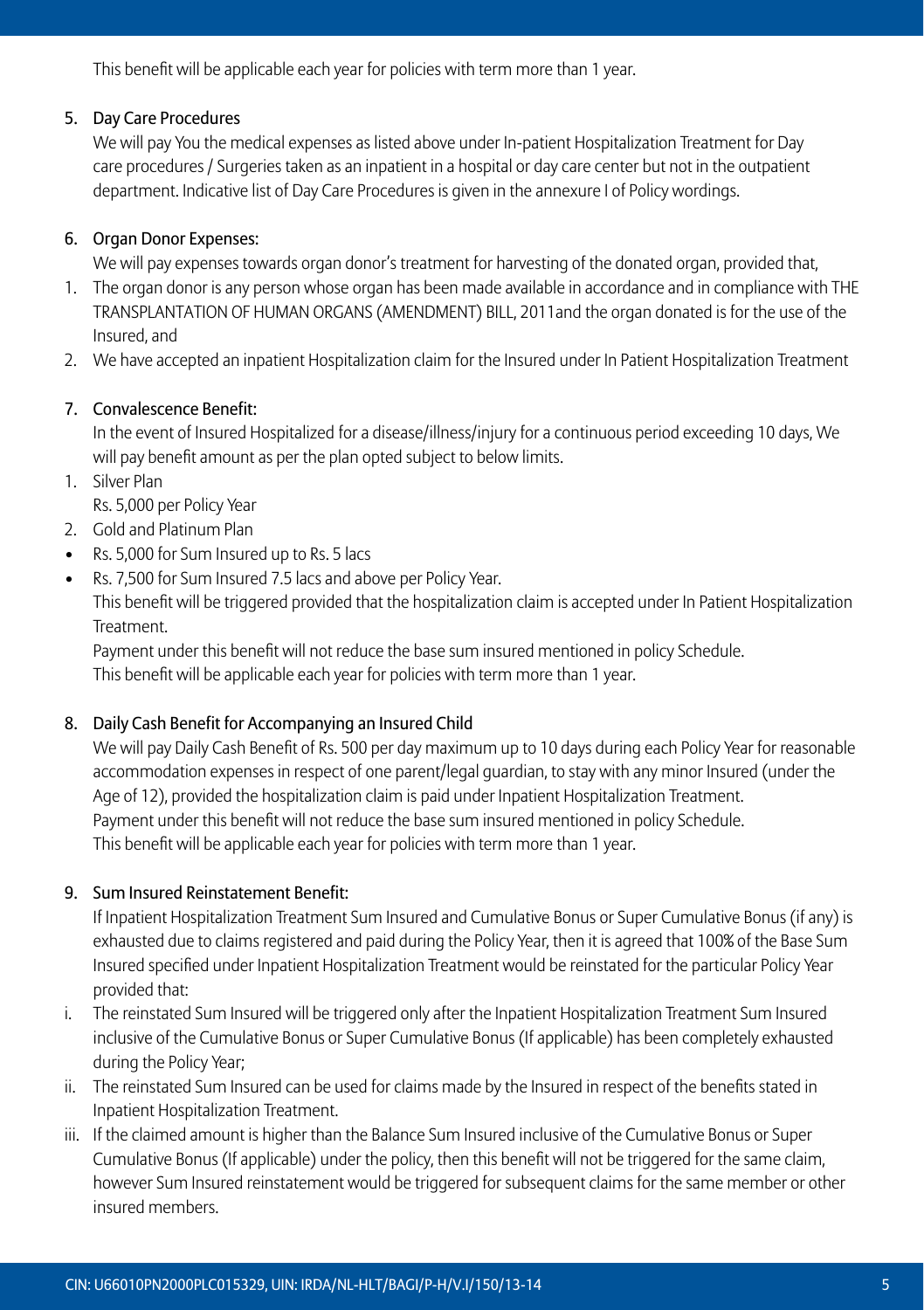- iv. This benefit is applicable only once during each Policy Year and will not be carried forward to the subsequent Policy Year/ renewals if the benefit is not utilized.
- v. This benefit is applicable only once in life time of Insured covered under this Policy for claims regarding CANCER and KIDNEY FAILURE REQUIRING REGULAR DIALYSIS as defined under the Policy, however the insured member is eligible for re-instatement benefit every year for other admissible conditions.
- vi. This benefit will be applicable each year for long term policies.
- vii. Additional premium would not be charged for reinstatement of the Sum Insured.

viii. Incase Family Floater policy, Reinstatement of Sum Insured will be available for all Insured Persons in the Policy

|           | Sum Insured<br>at the<br>beginning of<br>the year | Accumulated<br>Cumulative<br><b>Bonus</b> | <b>Sum</b><br><b>Insured</b><br>with CB | Hospitalization<br>Amount | Reinstated<br>Sum Insured | Pavable<br>Claim<br>Amount | <b>Balance Sum</b><br>Insured |
|-----------|---------------------------------------------------|-------------------------------------------|-----------------------------------------|---------------------------|---------------------------|----------------------------|-------------------------------|
| 1st Claim | 300,000                                           | 10%                                       | 330,000                                 | 350,000                   |                           | 330.000                    | $\Omega$                      |
| 2nd Claim |                                                   |                                           |                                         | 200,000                   | 300,000                   | 200.000                    | 100.000                       |
| 3rd Claim |                                                   |                                           | ۰                                       | 200,000                   |                           | 100,000                    | $\theta$                      |

## Understanding Sum Insured Reinstatement made easy-

## 10. Preventive Health Check Up

 At the end of block of every continuous period as mentioned in coverage during which You have held Our Star Package Policy covering Health Guard section, You are eligible for a free Preventive Health checkup. We will reimburse the amount as per the plan opted, subject to below limits

• Silver Plan

1% of the Sum Insured maximum up to Rs. 2000/- for each Insured in Individual Policy during the block of 3 years

• Gold Plan

 1% of the Sum Insured max up to Rs. 5000/- for each Insured in Individual Policy during the block of 3 years.

• Platinum Plan

1% of the Sum Insured max up to Rs. 5000/- for each Insured in Individual Policy during the block of 2 years. This benefit can be availed by proposer & spouse only under Floater Sum Insured Policies.

You may approach Us for the arrangement of the Health Check up. For the avoidance of doubt, We shall not be liable for any other ancillary or peripheral costs or expenses (including but not limited to those for transportation, accommodation or sustenance).

 Contact Email id- healthcheck@bajajallianz.co.in.

 Note: Payment under this benefit will not reduce the base sum insured mentioned in policy Schedule.

## 11. Bariatric Surgery Cover

If You are hospitalized on the advice of a Medical practitioner because of Conditions mentioned below which required You to undergo Bariatric Surgery during the Policy Period, then We will pay You, Reasonable and Customary Expenses related to Bariatric Surgery

## Eligibility:

For adults aged 18 years or older, presence of severe documented in contemporaneous clinical records, defined as any of the following:

 Body Mass Index (BMI);

- a. greater than or equal to 40 or
- b. greater than or equal to 35 in conjunction with any of the following severe co-morbidities following failure of less invasive methods of weight loss:
- i. Obesity-related cardiomyopathy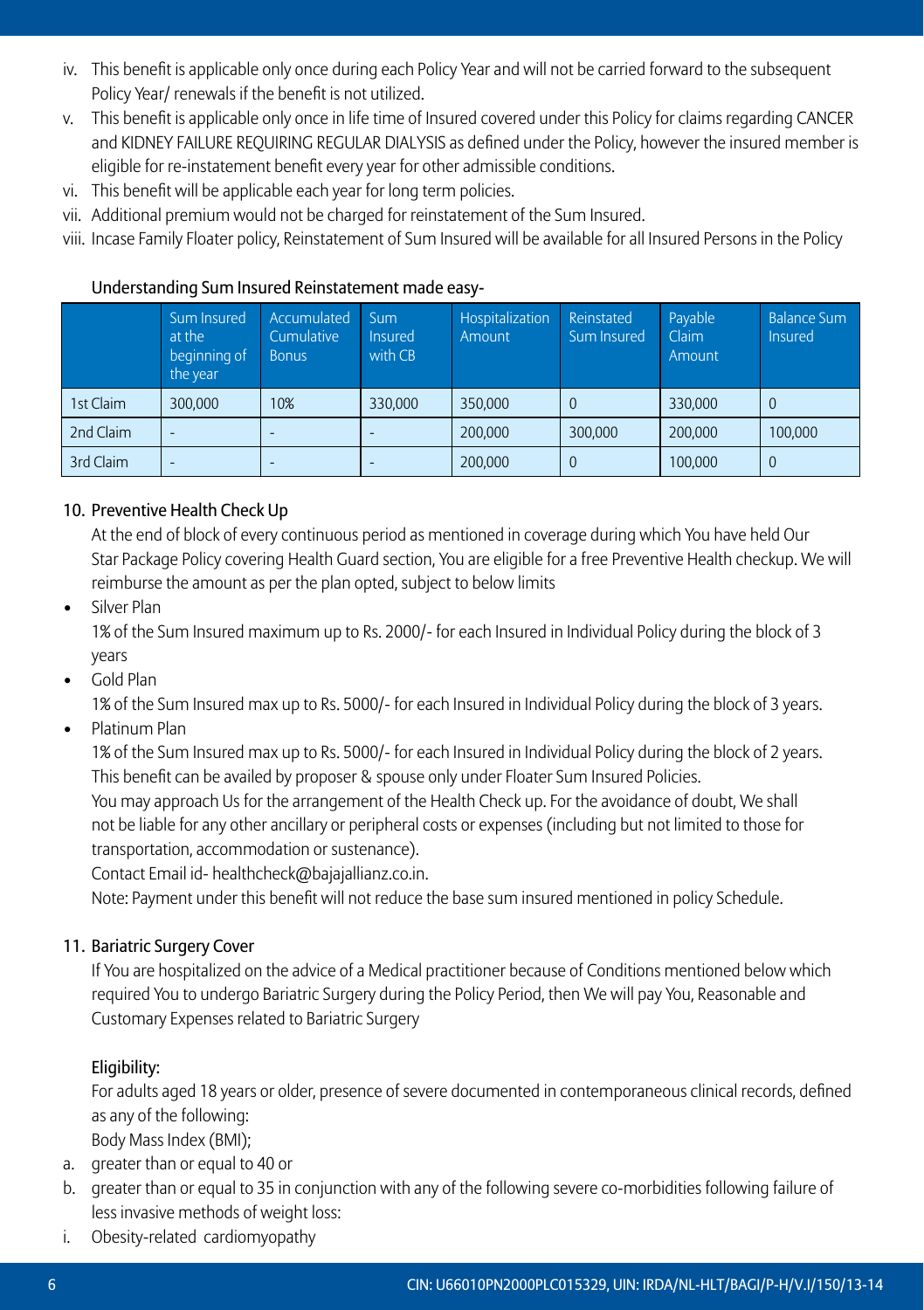- ii. Coronary heart disease
- iii. Severe Sleep Apnea
- iv. Uncontrolled Type 2 Diabetes

## Special Conditions applicable to Bariatric Surgery Cover

- a. This benefit is subject to a waiting period of 36 months from the date of first commencement of the first Star Package Policy covering Health Guard section Policy with Us and continuous renewal thereof with the Company.
- b. Fresh waiting period of 36 months would apply for all the policies issued with continuity from other Health Indemnity product/plans of Our Company where Bariatric Surgery is not covered.
- c. Fresh waiting period of 36 months would apply for all the policies issued with continuity under portability guidelines from any other Non-Health or Standalone Health Insurance Company where Bariatric Surgery is not covered.
- d. If the Insured is continuously covered without any break as defined under the portability norms of the extant IRDAI (Health Insurance) Regulations then waiting period for the same would be reduced to the extent of prior coverage where Insured is having policy with Bariatric Surgery Cover.
- e. Our maximum liability will be restricted to
- a. 25% of Sum Insured in Silver Plan
- b. 50% of Sum Insured maximum up to Rs. 5lac in Gold and Platinum Plan.
- f. Bariatric surgery performed for Cosmetic reasons is excluded.
- g. The indication for the procedure should be found appropriate by two qualified surgeons and the Insured shall obtain prior approval for cashless treatment from the Company.

#### 12. Wellness Benefits

At each renewal of Star Package Policy covering Health Guard section Policy with Us, You will be entitled for a wellness discount subject to below mentioned criteria being fulfilled by You during the preceding Policy Year. The below mentioned criteria should be fulfilled each year in case of long term policies.

| Sr. No          | <b>Health Parameter</b>   | Reading                                    |                  |  |
|-----------------|---------------------------|--------------------------------------------|------------------|--|
|                 | Health Risk Assessment    | Complete the online health risk assessment |                  |  |
| $\overline{2}$  | HbA1c (%)                 | Up to 6.5%                                 |                  |  |
| 3               | Fasting Blood Sugar       | Upto 120 mg/dl                             |                  |  |
| $\overline{4}$  | Blood Pressure (mm of Hq) | Systolic                                   | <b>Diastolic</b> |  |
|                 |                           | Upto 140                                   | Upto 90          |  |
| 5               | Body Mass Index (BMI)     | $18 - 25$                                  |                  |  |
| $6\overline{6}$ | Serum Cholesterol         | 200mg/dl                                   |                  |  |
| $\overline{7}$  | <b>Steps Count</b>        | 5,000 steps daily - 20 days every month    |                  |  |
| 8               | Hemoglobin                | Male-13-18mg/dl<br>Female-11-15mg/dl       |                  |  |

| Parameters Achieved | Discount Offered |
|---------------------|------------------|
| $4/5$ out of 8      | 5%               |
| $6/7$ out of 8      | 7.5%             |
| $8$ out of $8$      | 10%              |

## Wellness Eligibility Criteria:

1. Wellness discount is applicable for members age 25 years and above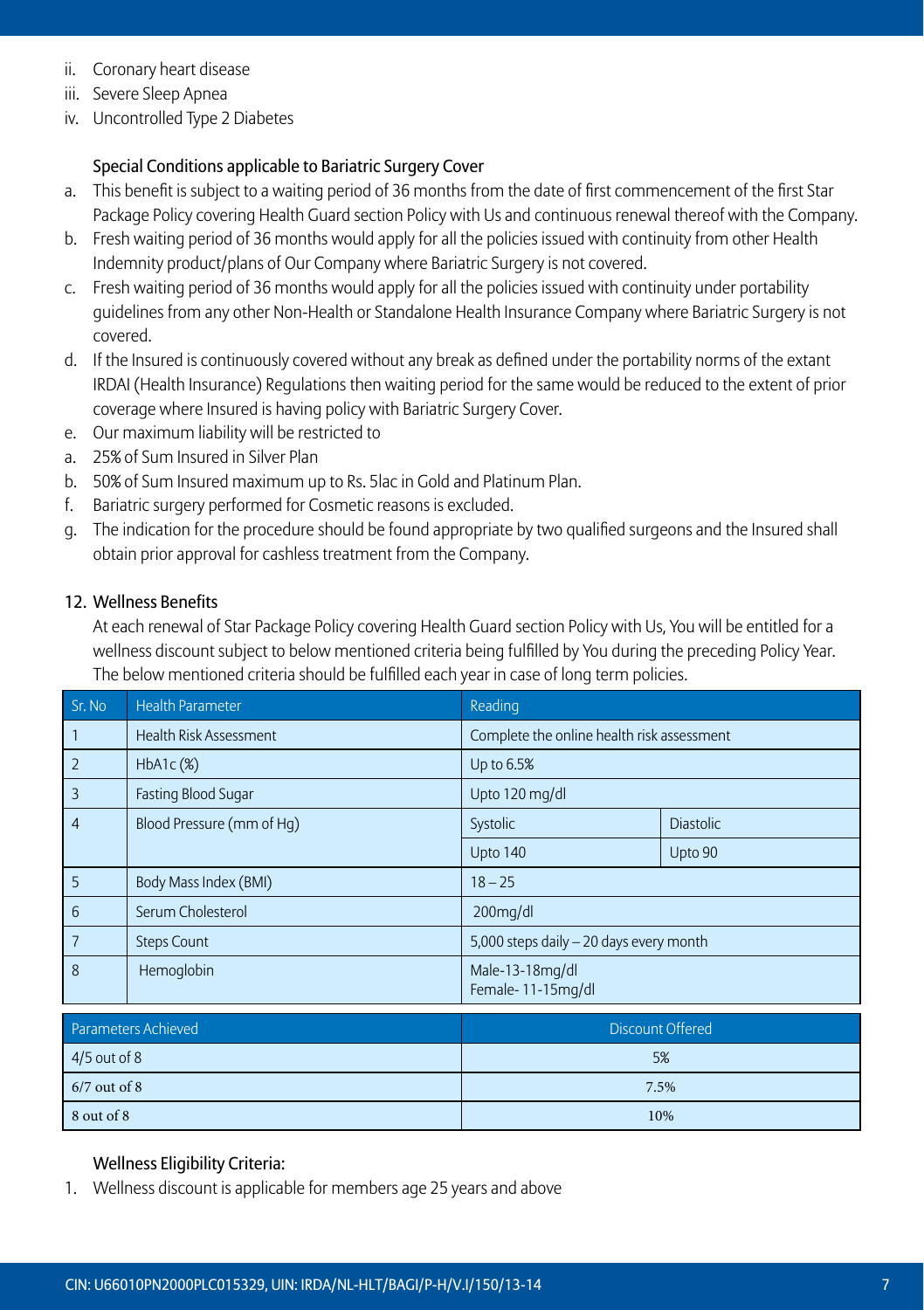- 2. If the insured member meets 4/5 out of 8 criteria, he/she is eligible for 5% discount, 6/7 out of 8 criteria he /she is eligible for 7.5% discount & meets with 8 criteria she / she is eligible for 10% discount.
- 3. If an Insured meets 8 out of 8 above mentioned parameters and in addition he/she walks for 10000 steps for 20 days every month then they will be eligible for additional discount of 2.5%.
- 4. In Floater Policies, discount will be offered basis the average of number of Parameters Achieved by all Insured members age 25 years & above.

 Discount under Floater Policy = Total No. of Parameters achieved by eligible members

 Total No. of eligible members in the family

In addition to the above parameters, if the eligible members walk for 10000 steps each for 20 days every month then they will be eligible for additional discount of 2.5%.

13. Ayurvedic / Homeopathic Hospitalization Expenses (Applicable for Gold and Platinum Plan only)

If You are Hospitalized for not less than 24 hrs, in an Ayurvedic / Homeopathic Hospital which is a government hospital or in any institute recognized by government and/or accredited by Quality Council of India/National Accreditation Board on Health on the advice of a Medical practitioner because of Illness or Accidental Bodily Injury sustained or contracted during the Policy Period then We will pay You:

In-patient Treatment- Medical Expenses for Ayurvedic and Homeopathic treatment:

- Room rent, boarding expenses
- • Nursing care
- Consultation fees
- Medicines, drugs and Medical consumables,
- • Ayurvedic and Homeopathic treatment procedures Our maximum liability is up to Rs. 20,000 per Policy Year. This benefit will be applicable each year for policies with term more than 1 year. The claim will be admissible under the Policy provided that,
- i. The illness/injury requires inpatient admission and the procedure performed on the Insured cannot be carried out on out-patient basis

## 14. Maternity Expenses (Applicable for Gold and Platinum Plan only)

We will pay the Medical Expenses for the delivery of a baby (including caesarean section) and/or expenses related to medically recommended and lawful termination of pregnancy, limited to maximum 2 deliveries or termination(s) or either,

- a. Our maximum liability per delivery or termination shall be limited to the amount specified in the Policy Schedule as per Sum Insured opted.
- b. We will pay the Medical Expenses of pre-natal and post-natal hospitalization (90 days post-delivery) per delivery or termination up to the maternity limit.
- c. Waiting period of 72 months as mentioned in the Policy Schedule would apply from the date of issuance of the first Star Package Policy covering Health Guard section Policy with Us,
- d. If the Insured is continuously covered without any break as defined under the portability norms of the extant IRDAI (Health Insurance) Regulations then waiting period for the same would be reduced to the extent of prior coverage where Insured is having policy with Maternity Expense benefit.
- e. Fresh Waiting period of 72 months as mentioned in the Policy Schedule would apply for all the policies issued with continuity from other Health Indemnity product/plans of Our Company where maternity expenses are not covered.
- f. Any complications arising, within 90 days post-delivery, out of or as a consequence of maternity/child birth will be covered up to the maternity limit.
- g. Payment under this benefit will not reduce the base sum insured mentioned in policy Schedule.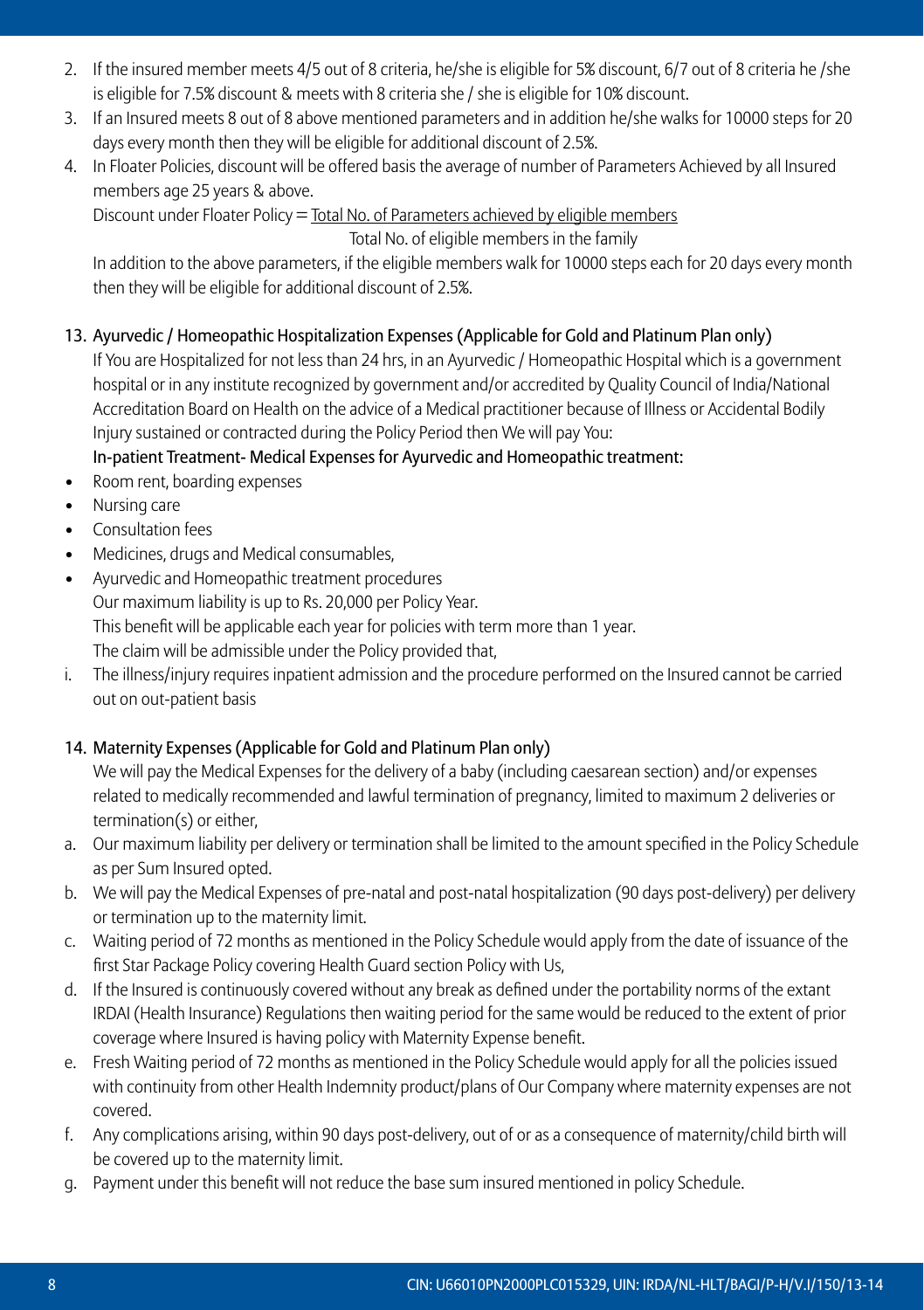## 15. New Born Baby Cover (Applicable for Gold and Platinum Plan only)

Coverage for new born baby will be considered subject to a claim being accepted under Maternity Expenses (Section A Part I. 14). We will pay the following expenses within the limit of the Sum Insured available under the Maternity Expenses section.

We will pay for.

- a. Medical Expenses towards treatment of Your new born baby while You are Hospitalized as an inpatient for delivery for the Hospitalization,
- b. Hospitalization charges incurred on the new born baby during post birth including any complications shall be covered up to a period of 90 days from the date of birth and within limit of the Sum Insured under Maternity Expenses without payment of any additional premium
- c. Mandatory Vaccinations of the new born baby up to 90 days, as recommended by the Indian Pediatric Association will be covered under the Maternity Expenses Sum Insured.

## COVERS APPLICABLE FOR PLATINUM PLAN ONLY

#### 16. Super Cumulative Bonus

This benefit would be extended if You renew Your Star Package Policy covering Health Guard section with Us without any break and there has been no claim in the preceding year,

- i. We will increase the Limit of Indemnity by 50% of base Sum Insured per annum for first 2 years and later 10% of base Sum Insured per annum for next 5 years.
- ii. Maximum bonus will not exceed 150% of the Hospitalization Sum Insured
- iii. If a claim is made in any year where a Super Cumulative Bonus has been applied, then the increased Limit of Indemnity in the Policy Period of the subsequent Star Package Policy covering Health Guard section shall be reduced to previous slab. However the Sum Insured would not be decreased.
- iv. In case of any increase or decrease of Sum Insured at renewal the Super Cumulative Bonus % would be calculated on the lesser Sum Insured.

| Claim free Year                  | Year | Year 2 | Year 3 | Year 4 | Year 5 | Year 6 | Year <sup>1</sup> |
|----------------------------------|------|--------|--------|--------|--------|--------|-------------------|
| S Increase in Limit of Indemnity | 50%  | 50%    | 0%     | 10%    | 10%    | 10%    | 10%               |

#### 17. Recharge Benefit

i. In event of claim amount exceeding the limit of indemnity, Sum Insured would be increased by 20% maximum up to 5 Lacs.

| SUM INSURED        | LIMIT (INR) |
|--------------------|-------------|
| 5 Lacs             | 1 Lac       |
| 7.5 Lacs           | 1.5 Lacs    |
| 10 Lacs            | 2 Lacs      |
| 15 Lacs            | 3 Lacs      |
| 20 Lacs            | 4 Lacs      |
| 25 Lacs to 1 Crore | 5 Lacs      |

- ii. In case of Individual Sum Insured policies, this benefit will be applicable once in a policy year for each insured member.
- iii. For a Floater policy, this benefit will be applicable cumulatively to all insured members, once in a policy year.
- iv. The unutilized Recharge amount cannot be carried forward to the subsequent renewal.

#### What are the Sub-limits?

- i. Room Rent limit
- Silver Plan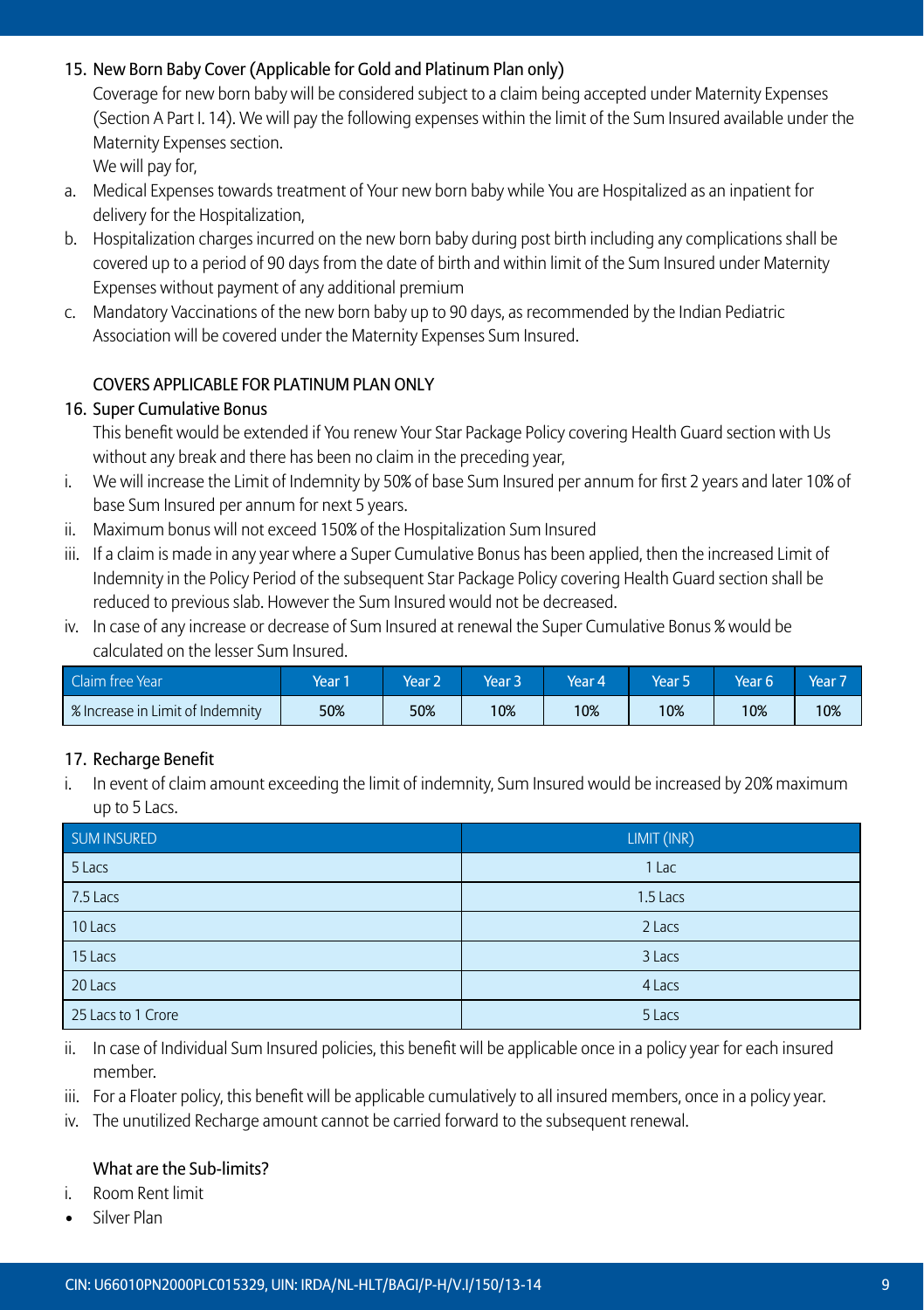Up to 1% of Sum Insured per day (Excluding Cumulative Bonus)

- • Gold Plan and Platinum Plan
- a. Sum Insured 3 lacs to 7.5 lacs- maximum eligible room is Single private Air Conditioned room
- b. Sum Insured 10 Lacs and above eligible for any room category
- ii. Cataract Limit per eye 20% of Sum Insured max up to Rs. 1lac.
- iii. Bariatric Surgery Limit: Our obligation to make payment in respect of Bariatric Surgery after the expiry of the 36 months period, shall be restricted to 25% of the Sum Insured in Silver Plan and 50% of the Sum Insured subject to maximum of Rs 5 lac in Gold and Platinum Plan.
- iv. Maternity Limit: Maternity is covered under Gold & Platinum plan only
- a. For Sum Insured 3 lacs up to 7.5 lacs the limit for Normal delivery is 15000 INR & 25000 INR for caesarian delivery
- b. For Sum Insured above 7.5 lacs the limit for Normal delivery is 25000 INR & 35000 INR for caesarian delivery
- v. Mental Illness: (As specified in Annexure 4)
- a. For Silver plan the indemnity limit for Mental illness is of 25% of Sum Insured.
- b. For Gold and Platinum Plan the indemnity limit for Mental illness is 25% of Sum Insured maximum up to 2 lacs.
- vi. Modern Treatment Methods and Advancement in Technologies (as per list in Annexure III) are covered up to 50% of Sum Insured or 5 lacs whichever is lower, subject to policy terms, conditions, coverages and exclusions

## What additional benefits do I get?

If You renew Your Star Package Policy covering Health Guard section with Us without any break and there has been no claim in the preceding year, We will increase the Limit of Indemnity by 10% of base sum insured per annum, but:

- i. The maximum cumulative increase in the Limit of Indemnity will be limited to 10 years and 100% of base sum insured of Your first Star Package Policy covering Health Guard section with Us.
- ii. This clause does not alter the annual character of this insurance
- iii. If a claim is made in any year where a cumulative increase has been applied, then the increased Limit of Indemnity in the policy period of the subsequent Star Package Policy covering Health Guard section shall be reduced by 10%, save that the limit of indemnity applicable to Your first Star Package Policy covering Health Guard section with Us shall be preserved.

## What are the exclusions under the policy?

- I. Waiting Period (Applicable for Silver, Gold and Platinum Plan)
- 1. Pre-existing Diseases waiting period (Excl01)
- a. Expenses related to the treatment of a pre-existing Disease (PED) and its direct complications shall be excluded until the expiry of 36 months of continuous coverage after the date of inception of the first Star Package Policy covering Health Guard section Policy with us.
- b. In case of enhancement of Sum Insured the exclusion shall apply afresh to the extent of Sum Insured increase.
- c. If the Insured is continuously covered without any break as defined under the portability norms of the extant IRDAI (Health Insurance) Regulations then waiting period for the same would be reduced to the extent of prior coverage.
- d. Coverage under the Policy after the expiry of 36 months for any pre-existing disease is subject to the same being declared at the time of application and accepted by Us.

## 2. Specified disease/procedure waiting period (Excl02)

a) Expenses related to the treatment of the listed Conditions, surgeries/treatments shall be excluded until the expiry of 24 months of continuous coverage after the date of inception of the first Star Package Policy covering Health Guard section Policy with Us. This exclusion shall not be applicable for claims arising due to an accident.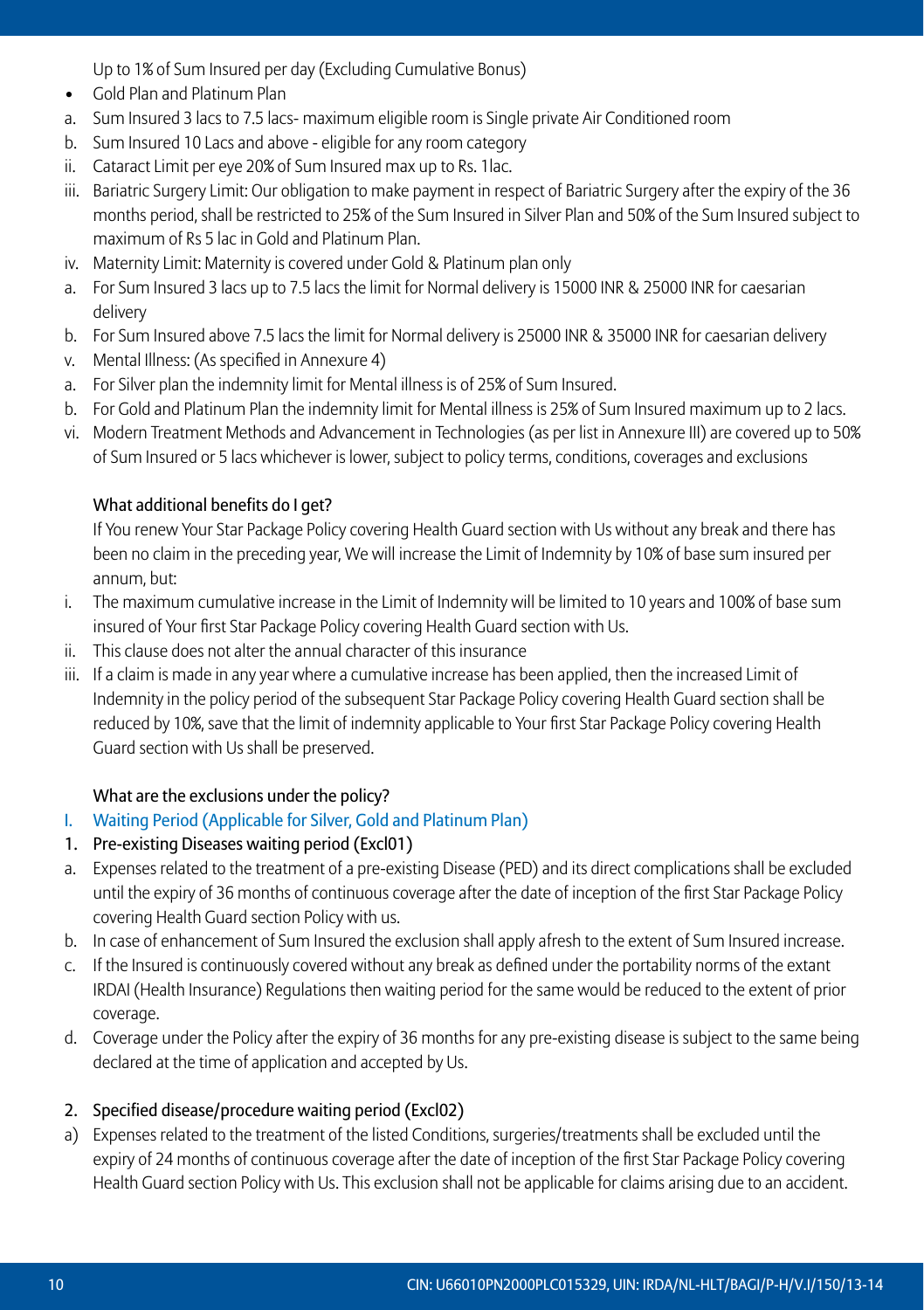- b) In case of enhancement of Sum Insured the exclusion shall apply afresh to the extent of Sum Insured increase.
- c) If any of the specified disease/procedure falls under the waiting period specified for Pre-Existing diseases, then the longer of the two waiting periods shall apply.
- d) The waiting period for listed conditions shall apply even if contracted after the Policy or declared and accepted without a specific exclusion.
- e) If the Insured is continuously covered without any break as defined under the applicable norms on portability stipulated by IRDAI, then waiting period for the same would be reduced to the extent of prior coverage.
- f) List of specific diseases/procedures is as below

| 1.  | Any type gastrointestinal ulcers                       | $\overline{2}$ . | Cataracts,                                                                                                |
|-----|--------------------------------------------------------|------------------|-----------------------------------------------------------------------------------------------------------|
| 3.  | Any type of fistula                                    | 4.               | Macular Degeneration                                                                                      |
| 5.  | Benign prostatic hypertrophy                           | 6.               | Hernia of all types                                                                                       |
| 7.  | All types of sinuses                                   | 8.               | Fissure in ano                                                                                            |
| 9.  | Haemorrhoids, piles                                    |                  | 10. Hydrocele                                                                                             |
| 11. | Dysfunctional uterine bleeding                         | 12.              | Fibromyoma                                                                                                |
| 13. | <b>Fndometriosis</b>                                   |                  | 14. Hysterectomy                                                                                          |
|     | 15. Uterine Prolapse                                   |                  | 16. Stones in the urinary and biliary systems                                                             |
|     | 17. Surgery on ears/tonsils/adenoids/paranasal sinuses | 18.              | Surgery on all internal or external tumours/cysts/ nodules/<br>polyps of any kind including breast lumps. |
| 19. | <b>Mental Illness</b>                                  | 20.              | Diseases of gall bladder including cholecystitis                                                          |
| 21. | Pancreatitis                                           | 22               | All forms of Cirrhosis                                                                                    |
| 23. | Gout and rheumatism                                    | 24.              | Tonsilitis                                                                                                |
| 25. | Surgery for varicose veins and varicose ulcers         | 26.              | Chronic Kidney Disease                                                                                    |
| 27. | Alzheimer's Disease                                    |                  |                                                                                                           |

- 3. Any Medical Expenses incurred during the first three consecutive annual periods during which You have the benefit of a Star Package Policy covering Health Guard section Policy with Us in connection with:
- a. Joint replacement surgery,
- b. Surgery for vertebral column disorders (unless necessitated due to an accident)
- c. Surgery to correct deviated nasal septum
- d. Hypertrophied turbinate
- e. Congenital internal diseases or anomalies
- f. Treatment for correction of eye sight due to refractive error recommended by Ophthalmologist for medical reasons with refractive error greater or equal to 7.5
- g. Bariatric Surgery
- h. Parkinson's Disease
- i. Genetic disorders
- 4. 30-day waiting period (Excl03)
- a. Expenses related to the treatment of any illness within 30 days from the first Policy commencement date shall be excluded except claims arising due to an accident, provided the same are covered.
- b. This exclusion shall not, however apply if the Insured has Continuous Coverage for more than twelve months.
- c. The within referred waiting period is made applicable to the enhanced Sum Insured in the event of granting higher Sum Insured subsequently.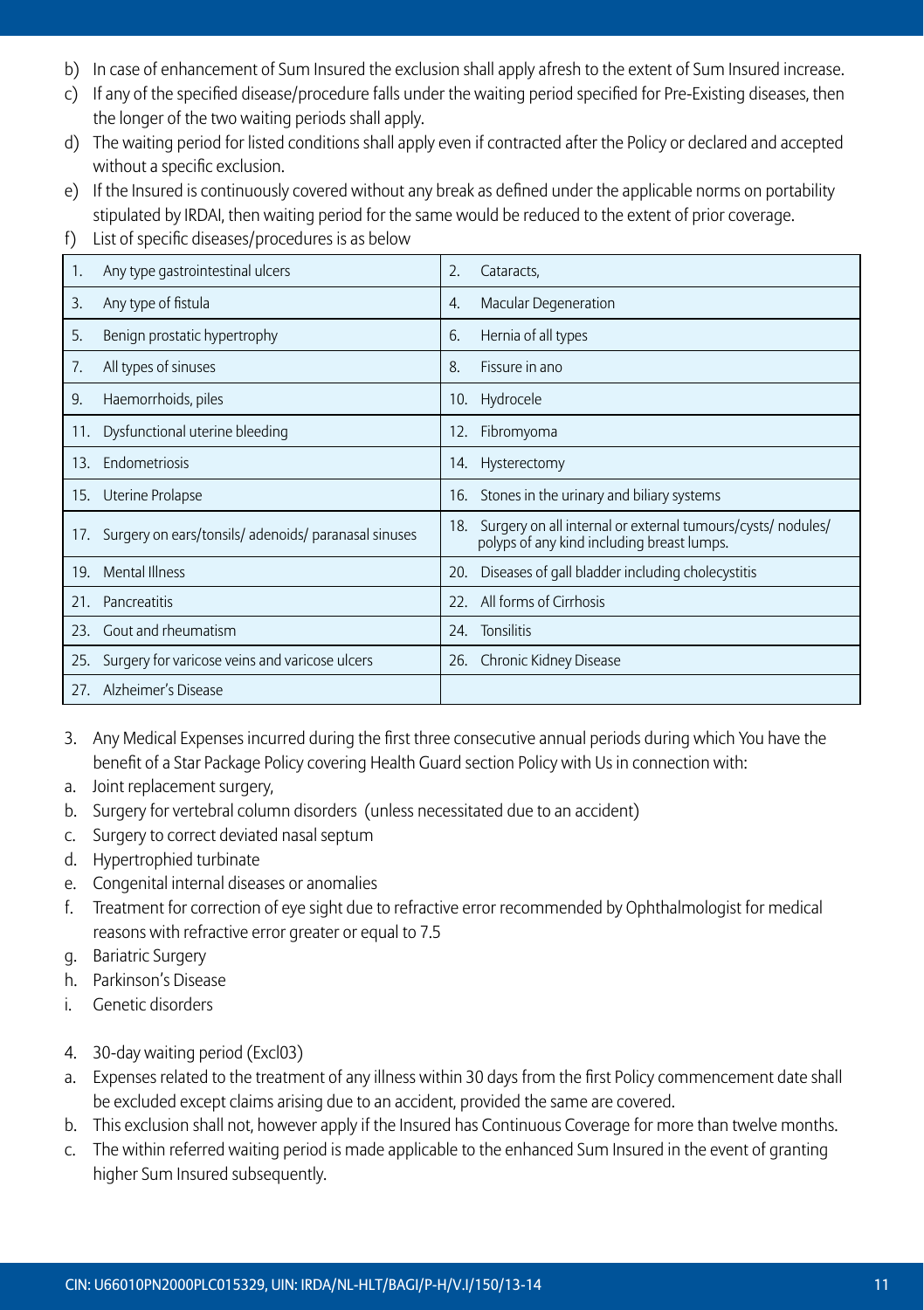## II. Waiting Period for Maternity Expenses (Applicable only for Gold and Platinum Plan)

1. Any treatment arising from or traceable to pregnancy, child birth including cesarean section and/or any treatment related to pre and postnatal care and complications arising out of Pregnancy and Childbirth until 72 months continuous period has elapsed since the inception of the first Star Package Policy covering Health Guard section Policy with US. However this exclusion will not apply to Ectopic Pregnancy proved by diagnostic means and certified to be life threatening by the attending medical practitioner.

## III. General Exclusions (Applicable for Silver Plan)

- 1. Maternity (Excl 18): Applicable for Silver Plan only:
- a. Medical Treatment Expenses traceable to childbirth (including complicated deliveries and caesarean sections incurred during hospitalization) except ectopic pregnancy.
- b. Expenses towards miscarriage (unless due to an accident) and lawful medical termination of pregnancy during the policy period.
- 2. Treatment for any other system other than modern medicine (allopathy)

## IV. General Exclusions (Applicable for Silver, Gold and Platinum Plan)

- 1. Any dental treatment that comprises of cosmetic surgery, dentures, dental prosthesis, dental implants, orthodontics, surgery of any kind unless as a result of Accidental Bodily Injury to natural teeth and also requiring hospitalization.
- 2. Medical expenses where Inpatient care is not warranted and does not require supervision of qualified nursing staff and qualified medical practitioner round the clock
- 3. War, invasion, acts of foreign enemies, hostilities (whether war be declared or not), civil war, commotion, unrest, rebellion, revolution, insurrection, military or usurped power or confiscation or nationalization or requisition of or damage by or under the order of any government or public local authority. Any Medical expenses incurred due to Act of Terrorism will be covered under the Policy.
- 4. Investigation & Evaluation (Excl04)
- a. Expenses related to any admission primarily for diagnostics and evaluation purposes only are excluded even if the same requires confinement at a Hospital.
- b. Any diagnostic expenses which are not related or not incidental to the current diagnosis and treatment are excluded.
- 5. Rest Cure, rehabilitation and respite care (Excl05)
- a. Expenses related to any admission primarily for enforced bed rest and not for receiving treatment. This also includes:
- i. Custodial care either at home or in a nursing facility for personal care such as help with activities of daily living such as bathing, dressing, moving around either by skilled nurses or assistant or non-skilled persons.
- ii. Any services for people who are terminally ill to address medical, physical, social, emotional and spiritual needs.
- 6. Obesity/Weight Control (Excl06) Expenses related to the surgical treatment of obesity that does not fulfil all the below conditions:
- 1. Surgery to be conducted is upon the advice of the Doctor
- 2. The surgery/Procedure conducted should be supported by clinical protocols
- 3. The member has to be 18 years of age or older and
- 4. Body Mass Index (BMI):
- a. greater than or equal to 40 or
- b. greater than or equal to 35 in conjunction with any of the following severe co-morbidities following failure of less invasive methods of weight loss:
- i. Obesity-related cardiomyopathy
- ii. Coronary heart disease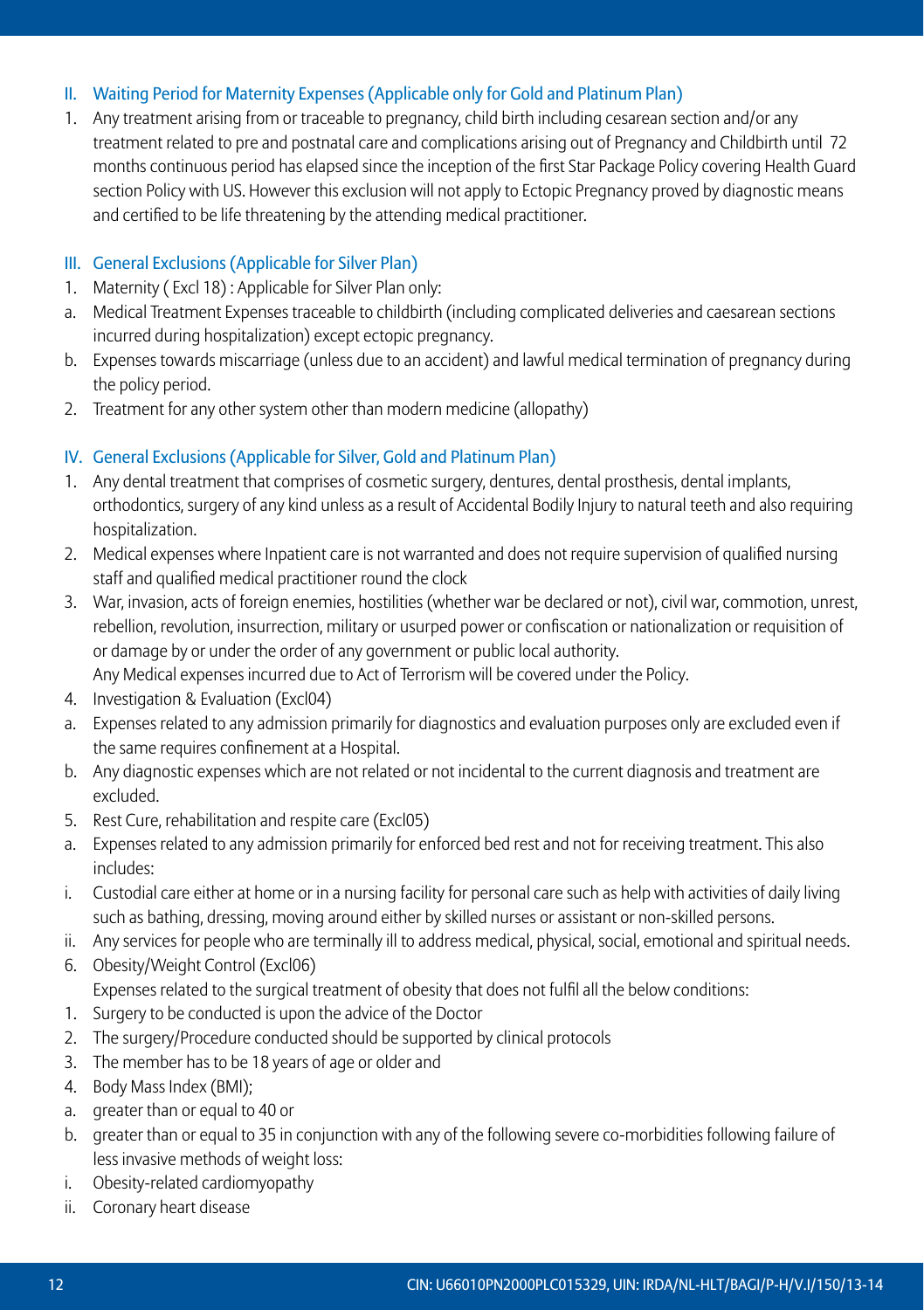- iii. Severe Sleep Apnea
- iv. Uncontrolled Type2 Diabetes
- 7. Change-of-gender treatments (Excl07) Expenses related to any treatment, including surgical management, to change characteristics of the body to those of the opposite sex.
- 8. Cosmetic or plastic Surgery (Excl08) Expenses for cosmetic or plastic surgery or any treatment to change appearance unless for reconstruction following an Accident, Burn(s) or Cancer or as part of medically necessary treatment to remove a direct and immediate health risk to the insured. For this to be considered a medical necessity, it must be certified by the attending Medical Practitioner.
- 9. The cost of spectacles, contact lenses, hearing aids, crutches, dentures, artificial teeth and all other external appliances and/or devices whether for diagnosis or treatment except for Cost of Artificial Limbs, cost of prosthetic devices implanted during surgical procedure like Pacemaker, orthopedic implants, infra cardiac valve replacements, vascular stents etc.
- 10. Breach of law (Excl10)

Expenses for treatment directly arising from or consequent upon any Insured committing or attempting to commit a breach of law with criminal intent.

11. Excluded Providers (Excl11)

Expenses incurred towards treatment in any hospital or by any Medical Practitioner or any other provider specifically excluded by the Insurer and disclosed in its website / notified to the policyholders are not admissible. However, in case of life threatening situations or following an accident, expenses up to the stage of stabilization are payable but not the complete claim.

- 12. Treatment for Alcoholism, drug or substance abuse or any addictive condition and consequences thereof. (Excl12)
- 13. Treatments received in heath hydros, nature cure clinics, spas or similar establishments or private beds registered as a nursing home attached to such establishments or where admission is arranged wholly or partly for domestic reasons. (Excl13)
- 14. Dietary supplements and substances that can be purchased without prescription, including but not limited to Vitamins, minerals and organic substances unless prescribed by a medical practitioner as part of hospitalization claim or day care procedure. (Excl14)
- 15. Refractive Error (Excl15)

Expenses related to the treatment for correction of eye sight due to refractive error less than 7.5 dioptres.

- 16. Unproven Treatments (Excl16) Expenses related to any unproven treatment, services and supplies for or in connection with any treatment. Unproven treatments are treatments, procedures or supplies that lack significant medical documentation to support their effectiveness.
- 17. Sterility and Infertility (Excl17)

Expenses related to sterility and infertility. This includes:

- a) Any type of contraception, sterilization
- b) Assisted Reproduction services including artificial insemination and advanced reproductive technologies such as IVF, ZIFT, GIFT, ICSI
- c) Gestational Surrogacy
- d) Reversal of sterilization
- 18. External medical equipment of any kind used at home as post Hospitalization care including cost of instrument used in the treatment of Sleep Apnoea Syndrome (C.P.A.P), Continuous Peritoneal Ambulatory Dialysis (C.P.A.D) and Oxygen concentrator for Bronchial Asthmatic condition.
- 19. Congenital external diseases or defects or anomalies, growth hormone therapy, stem cell implantation or surgery except for Hematopoietic stem cells for bone marrow transplant for haematological conditions.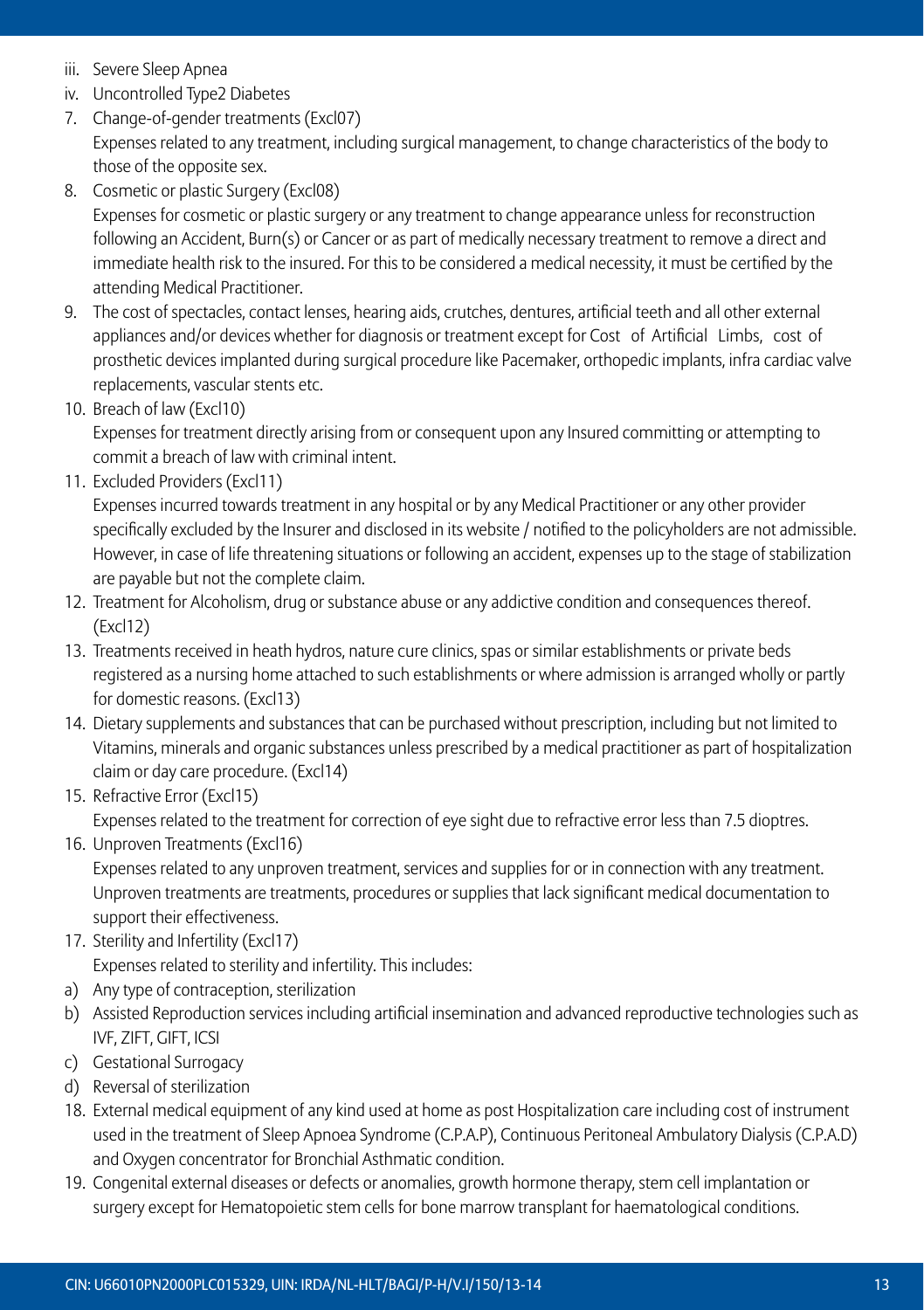- 20. Intentional self-injury (including but not limited to the use or misuse of any intoxicating drugs or alcohol)
- 21. Vaccination or inoculation unless forming a part of post bite treatment or if medically necessary and forming a part of treatment recommended by the treating Medical practitioner.
- 22. All non-medical Items as per Annexure II
- 23. Circumcision unless required for the treatment of Illness or Accidental bodily injury,
- 24. Any treatment received outside India is not covered under this Policy.

# **SECTION 3. CRITICAL ILLNESS**

## What is covered under Critical Illness section?

- On diagnosis of a listed critical illness and after completion of 30 days survival period, a lump sum benefit amount (as per the plan opted) is paid to the insured member
- The insured member can utilize this amount for treatment of the disease, lifestyle changes, donor expenses or a planned treatment outside India etc.
- Spouse can be covered with 50% additional premium and children with 25% additional premium per child.

## List of Critical Illnesses covered under the policy:

- 1. First Heart Attack Of Specified Severity
- 2. Open Chest CABG
- 3. Stroke Resulting In Permanent Symptoms
- 4. Cancer of Specified Severity
- 5. Kidney Failure Requiring Regular Dialysis
- 6. Major Organ Transplant
- 7. Multiple Sclerosis with Persisting Symptoms
- 8. Surgery of Aorta
- 9. Primary Pulmonary Arterial Hypertension
- 10. Permanent Paralysis of Limbs
- 11. Neuro Surgery
- 12. Joint Replacement

## Exclusions under Critical Illness Section:

No payment will be made by the Company for any claim directly or indirectly caused by, based on, arising out of or howsoever attributable to any of the following:

## I. Waiting Period

1. Any Critical Illness diagnosed within the first 90 days of the date of commencement of the Policy is excluded. This exclusion shall not apply to an Insured for whom coverage has been renewed by the Named Insured, without a break, for subsequent years.

#### II. General Exclusions

- 1. Any Critical Illness for which care, treatment, or advice was recommended by or received from a Physician, or which first manifested itself or was contracted before the start of the Policy Period, or for which a claim has or could have been made under any earlier policy.
- 2. Any sexually transmitted diseases or any condition directly or indirectly caused by or associated with Human T-Cell Lymphotropic Virus type III (III LB III) or Lymphadinopathy Associated Virus (LAV) or the Mutants Derivative or Variations Deficiency Syndrome or any Syndrome or condition of a similar kind commonly referred to as AIDS.
- 3. Treatment arising from or traceable to pregnancy, childbirth postpartum complications including but not limited to caesarian section, birth defects and congenital anomalies.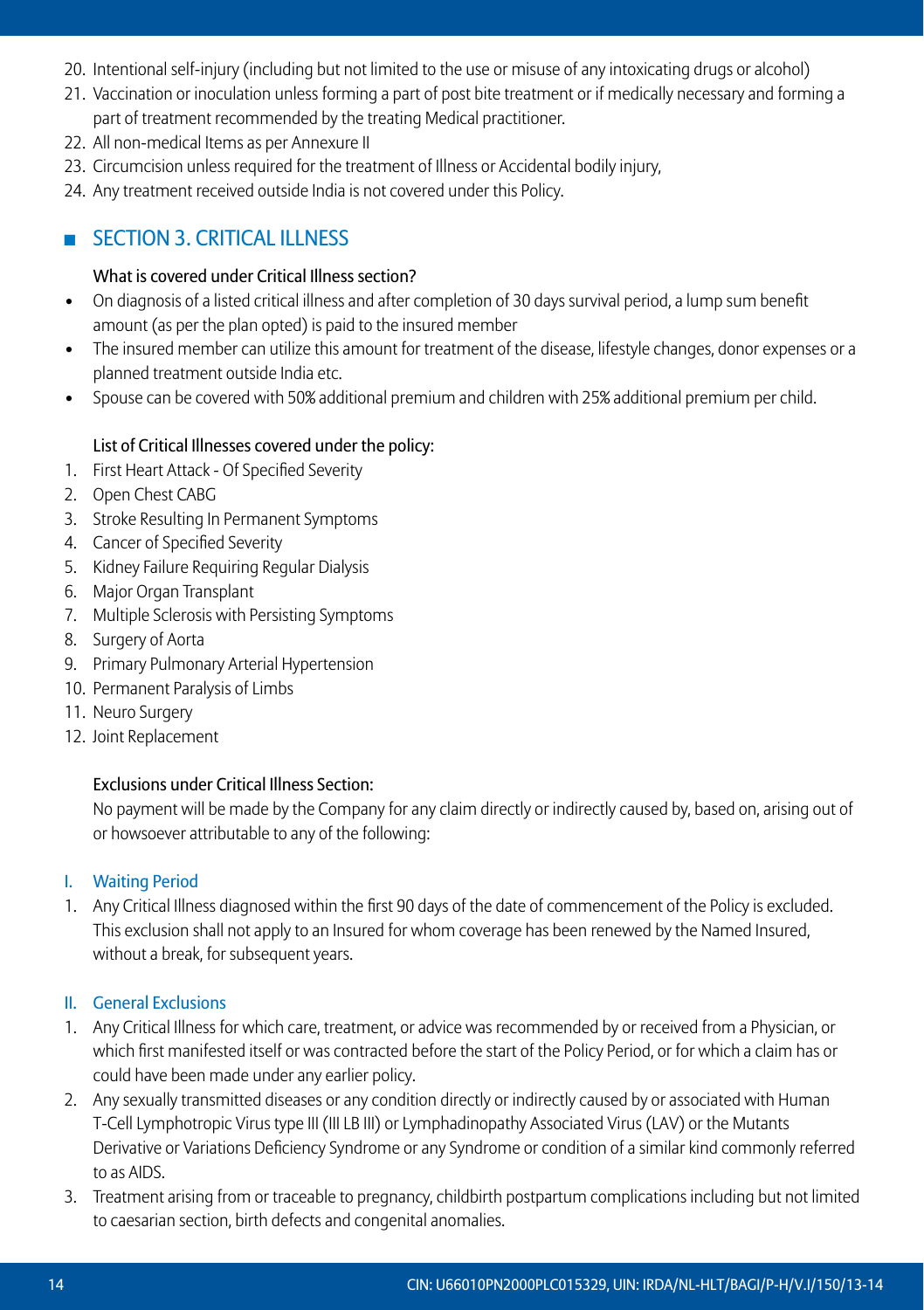- 4. Occupational diseases.
- 5. War, whether war be declared or not, invasion, act of foreign enemy, hostilities, civil war, insurrection, terrorism or terrorist acts or activities, rebellion, revolution, mutiny, military or usurped power, riot, strike, lockout, military or popular uprising, civil commotion, martial law or loot, sack or pillage in connection therewith, confiscation or destruction by any government or public authority or any act or condition incidental to any of the above.
- 6. Naval or military operations of the armed forces or airforce and participation in operations requiring the use of arms or which are ordered by military authorities for combating terrorists, rebels and the like.
- 7. Any natural peril (including but not limited to storm, tempest, avalanche, earthquake, volcanic eruptions, hurricane, or any other kind of natural hazard).
- 8. Radioactive contamination.
- 9. Consequential losses of any kind, be they by way of loss of profit, loss of opportunity, loss of gain, business interruption, market loss or otherwise, or any claims arising out of loss of a pure financial nature such as loss of goodwill or any legal liability of any kind whatsoever.
- 10. Intentional self-injury and/or the use or misuse of intoxicating drugs and/or alcohol.

## SECTION 4. PERSONAL ACCIDENT

The death or injury of breadwinner can create serious financial problems for any family. The section provides coverage for death, Permanent Total Disability (PTD), Permanent Partial Disability (PPD), and Temporary Total Disability (TTD) to the insured person. This section can be opted by proposer only.

## What is covered under Personal Accident Section?

- 100% of sum insured payable In case of death due to accident.
- 125% of sum insured payable in case of Permanent Total Disability
- For Permanent Partial Disability, the benefit is as per the PPD table in the policy document.
- 1% of the sum insured per week, up to a maximum of 100 weeks is payable for Temporary Total Disability.
- • The Company will reimburse the actual medical expenses incurred or 40% of the admissible claim; whichever is lower, towards the cost of treatment of accidental bodily injury sustained by the insured.

## **SECTION 5. EDUCATION GRANT**

 (Payable in case of Accidental Death and Permanent Total Disability)

- In case of an accidental death or Permanent Total Disability of the insured person, the sum insured would be payable towards the continuing education of the deceased's child/children.
- The claim would be payable to the nominee under the policy.
- This section can be opted by proposer only. Exclusion under Personal Accident and Education Grant sections:

## I. General Exclusion

- 1. Accidental Bodily Injury that You meet with:
- a. Through suicide, attempted suicide or self-inflicted injury or illness.
- b. While under the influence of liquor or drugs.
- c. Through deliberate or intentional, unlawful or criminal act, error, or omission.
- d. Whilst engaging in aviation or ballooning, whilst mounting into, dismounting from or traveling in any balloon or aircraft other than as a passenger (fare paying or otherwise) in any duly licensed standard type of aircraft anywhere in the world.
- e. Whilst participating as the driver, co-driver or passenger of a motor vehicle during motor racing or trial runs.
- f. As a result of any curative treatments or interventions that you carry out or have carried out on your body.
- g. Arising out of your participation in any naval, military or air force operations whether in the form of military exercises or war games or actual engagement with the enemy, Whether foreign or domestic.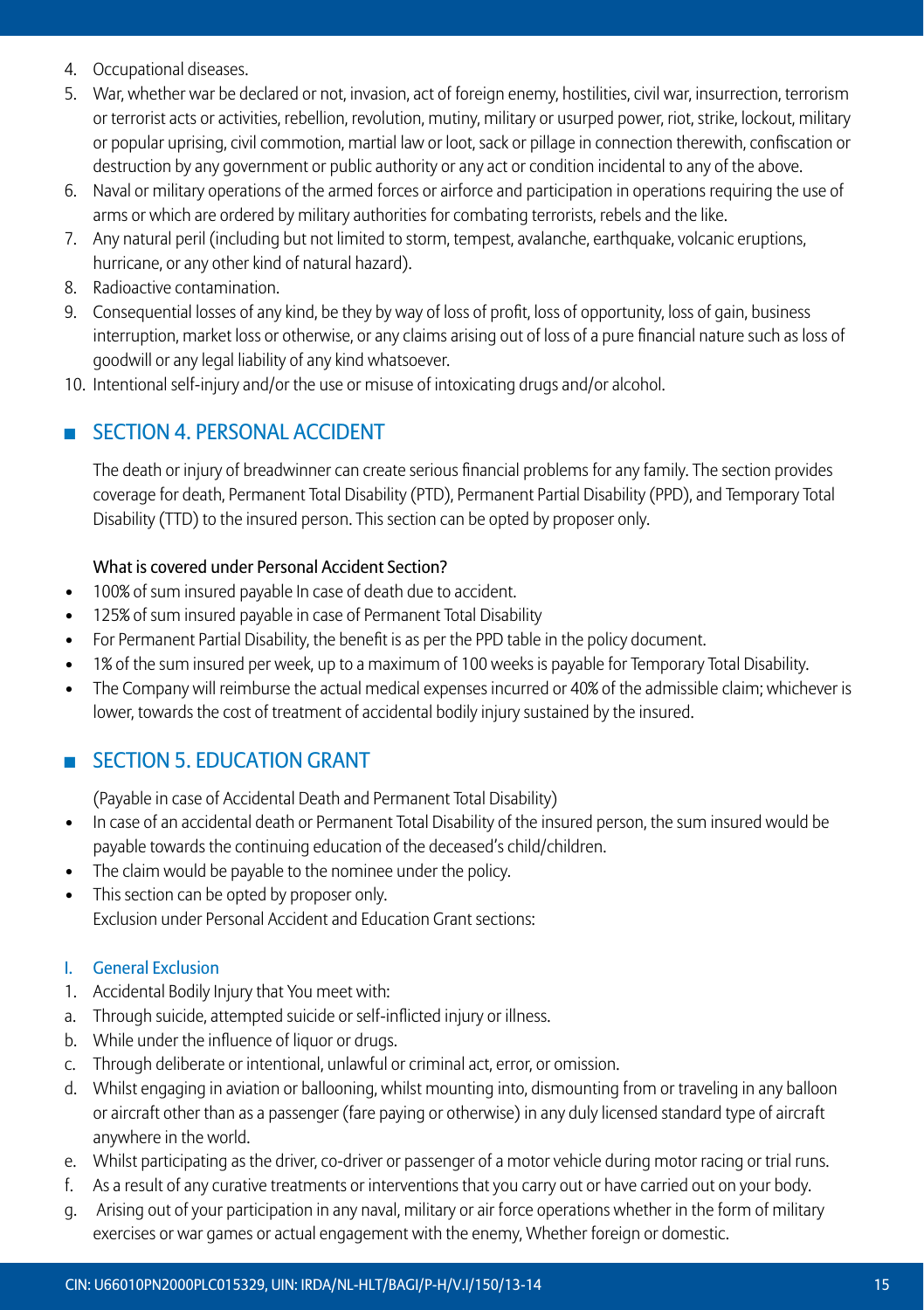- 2. Your consequential losses of any kind or your actual or alleged legal liability.
- 3. Venereal or sexually transmitted diseases.
- 4. Pregnancy, resulting childbirth, miscarriage, abortion, or complications arising out of any of these.
- 5. War (whether declared or not), civil war, invasion, act of foreign enemies, rebellion, revolution, insurrection, mutiny, military or usurped power, seizure, capture, arrest, restraint or detainment, confiscation or nationalization or requisition of or damage by or under the order of any government or public local authority.
- 6. Nuclear energy, radiation.
- Section 6: BURGLARY (HOUSEHOLD CONTENTS ONLY) & FIRE (HOUSEHOLD CONTENTS)(Subject to first Loss Condition)

## What is covered under the BURGLARY (HOUSEHOLD CONTENTS ONLY) & FIRE (HOUSEHOLD CONTENTS) section?

a. Burglary and Housebreaking

The Company will indemnify the Insured in respect of loss of or damage to the Contents or any part thereof whilst contained in the Insured Premises (address given in the schedule) caused by actual or attempted Burglary or Housebreaking.

b. Basis of Loss Settlement

Where the Insured Premises and/or Contents can reasonably be repaired or reinstated at a cost less than the replacement cost then the Company will indemnify the Insured in respect of the expenses necessarily incurred to restore the aforementioned to its state immediately prior to the happening of the actual or attempted Burglary.

In the case of a total loss, the Company shall indemnify the Insured in respect of the restoration or replacement costs. The Company shall not be bound to reinstate or restore exactly or completely, but only as permitted by the circumstances and in a reasonably sufficient manner and to the state that existed immediately prior to the happening of the Burglary.

c.. Fire and Allied Perils:

Coverage under this Section shall be as per Bajaj Allianz General Insurance Company Ltd Bharat Griha Raksha Policy Wordings which is mentioned under annexure of policy wordings.Notwithstanding what is mentioned in these Policy Wordings, for the purposes of this Section, in case of contradiction of these Policy Wordings with the provisions of Bajaj Allianz General Insurance Company Ltd Bharat Griha Raksha Policy Wordings which is mentioned under the annexure, of the policy wordings then the Bajaj Allianz General Insurance Company Ltd Bharat Griha Raksha Policy Wordings which is mentioned under the annexure of the Policy wordings.

# **Section 7: TRAVELING BAGGAGE:**

- • (Anywhere in World) Valuables excluded What is covered under the Traveling Baggage Section?
- The current lifestyle includes a lot of traveling & touring but there is always a strong possibility of losing your baggage's during your travel. Now you can enjoy your tour peacefully as the policy pays you, in respect of any loss regarding your baggage while on tour or holiday. Exclusions under Traveling Baggage Section:
- 1. loss or damage due to cracking scratching or breakage of lens or glass whether part of china, marble, gramophone records or otherwise and other articles of a brittle or fragile nature, unless such loss or damage arises from an accident to a vessel, train, or other mechanised vehicle or aircraft by which such baggage is conveyed by the Insured and/or the Insured's Family;
- 2. loss or damage caused by or any process of cleaning, dyeing repairing or restoring to which the baggage is subjected;
- 3. loss or damage caused by moth, mildew or vermin;
- 4. loss or damage to any electrical machines, apparatus, fixtures or fittings (including wireless sets, radio, television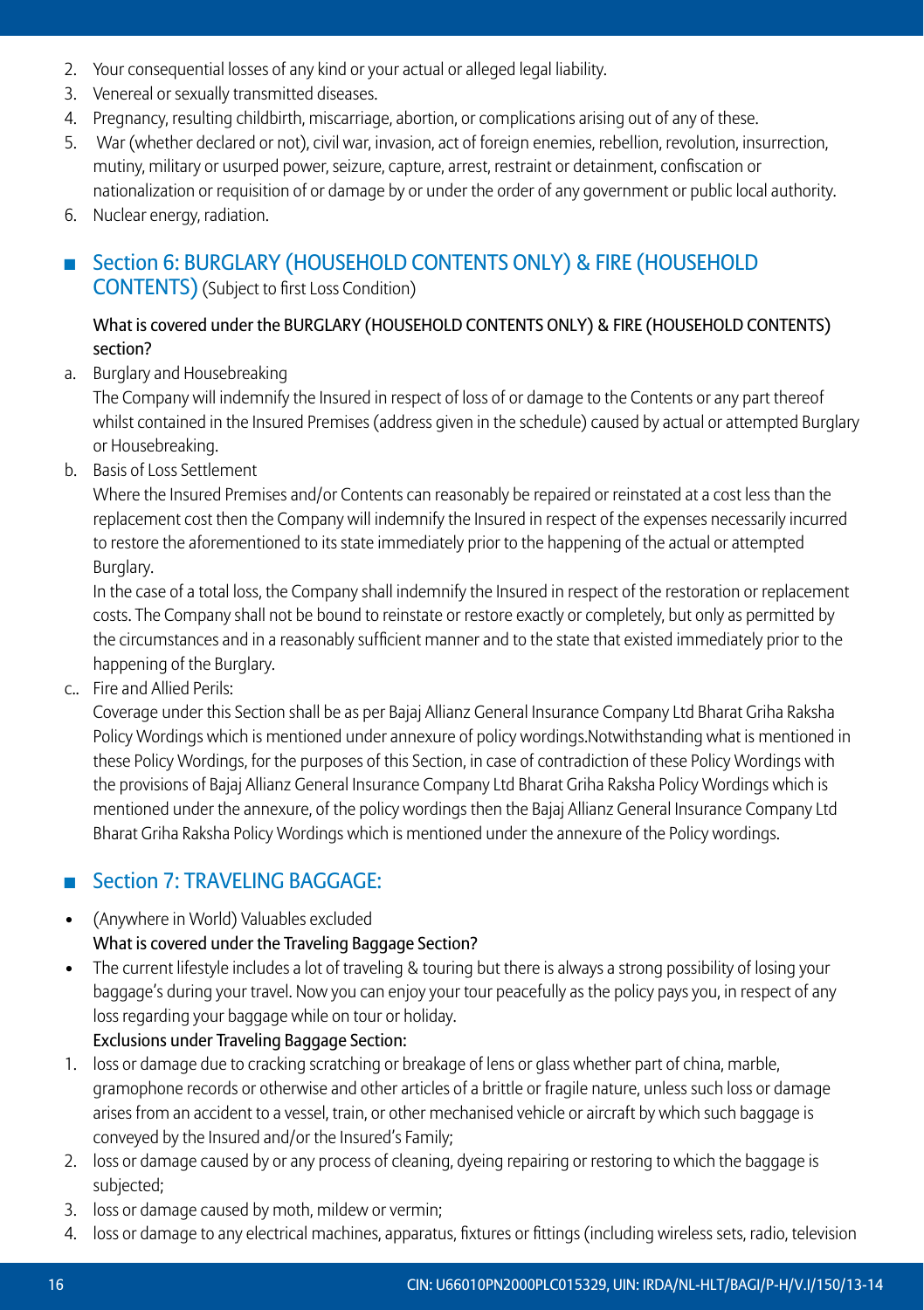sets and tape recorders) arising from over running, excessive pressure, short circuiting arcing self-heating or leakage or electricity from whatever cause (lightning included);

- 5. loss or damage caused by mechanical derangement or over winding of watches and clocks;
- 6. the ft from cars except from fully enclosed saloon cars having all the doors, windows and other openings securely locked and properly fastened, and any other security aid properly applied;
- 7. loss or damage whilst being conveyed by any carrier under contract of affreightment;
- 8. loss of or damage to Jewellery or Valuables;
- 9. Ioss of or damage to article which did not form part of the Contents of the baggage when the journey commenced unless specifically declared and accepted by the Company;
- 10. loss or destruction of or damage to baggage of a consumable nature;
- 11. loss of or damage to carried loose articles such as sticks, straps, umbrellas, sunshades, deck chairs, property in use on the journey or articles of clothing whilst being worn on the person or carried about;
- 12. loss destruction or damage caused by or arising from the leakage spilling or exploding of liquid, oils or material of a like nature or articles of a dangerous or damaging nature;
- 13. any tour or travel undertaken within the municipal limits of the village, town or city wherein the Insured permanently resides.

## $S$ FCTION 8 – PUBLIC LIABILITY

 What is covered under the Public Liability Section?

Sometimes our actions can cause bodily injuries or property damage to third parties. In such cases coping with the liability can result in a large financial burden. This plan protects your legal liability for bodily injury or damage to property of third party.

## Exclusion:

- 1. any voluntarily assumed liability unless such liability would have attached to the Insured in the absence of such agreement;
- 2. any liability arising out of a deliberate, wilful or intentional act, error, omission, or non-compliance with any statutory provision;
- 3. liability arising out of the ownership, possession or use by or on behalf of the Insured or his Family or Household Staff of any motor vehicle or trailer for which compulsory insurance is required, save that cover shall be provided for claims arising out of Bodily Injury or Property Damage caused by the loading or unloading of any motor vehicle or trailer beyond the limits of any carriageway or thoroughfare;
- 4. liability arising out of the ownership, possession or use by or on behalf of the Insured or his Family or Household Staff of any watercraft, hovercraft, air- or spacecraft;
- 5. any interest and/or penalty imposed on the Insured on account of his failure to comply with the requirements laid down under the Workmen's Compensation Act 1923 or any amendment thereto;
- 6. the transmission of any communicable disease or virus;
- 7. occupation or business, trade or employment

## Exclusions applicable to all sections

 Below exclusion would be applicable to all sections in addition to the section specific exclusions:

- 1. war, invasion, act of foreign enemy, hostilities (whether war be declared or not), civil war, rebellion, revolution, insurrection military or usurped power of civil commotion or loot or pillage in connection herewith.
- 2. Loss or damage caused by depreciation or wear and tear.
- 3. Consequential loss of any kind or description.
- 4. Loss or damage directly or indirectly caused by or arising from or in consequence of or contributed to nuclear weapons material by or arising from or in consequence of or contributed to by ionising radiation or contamination by radioactivity from any nuclear fuel or from any nuclear waste from the combustion of nuclear fuel (including any self-sustaining process of nuclear fission).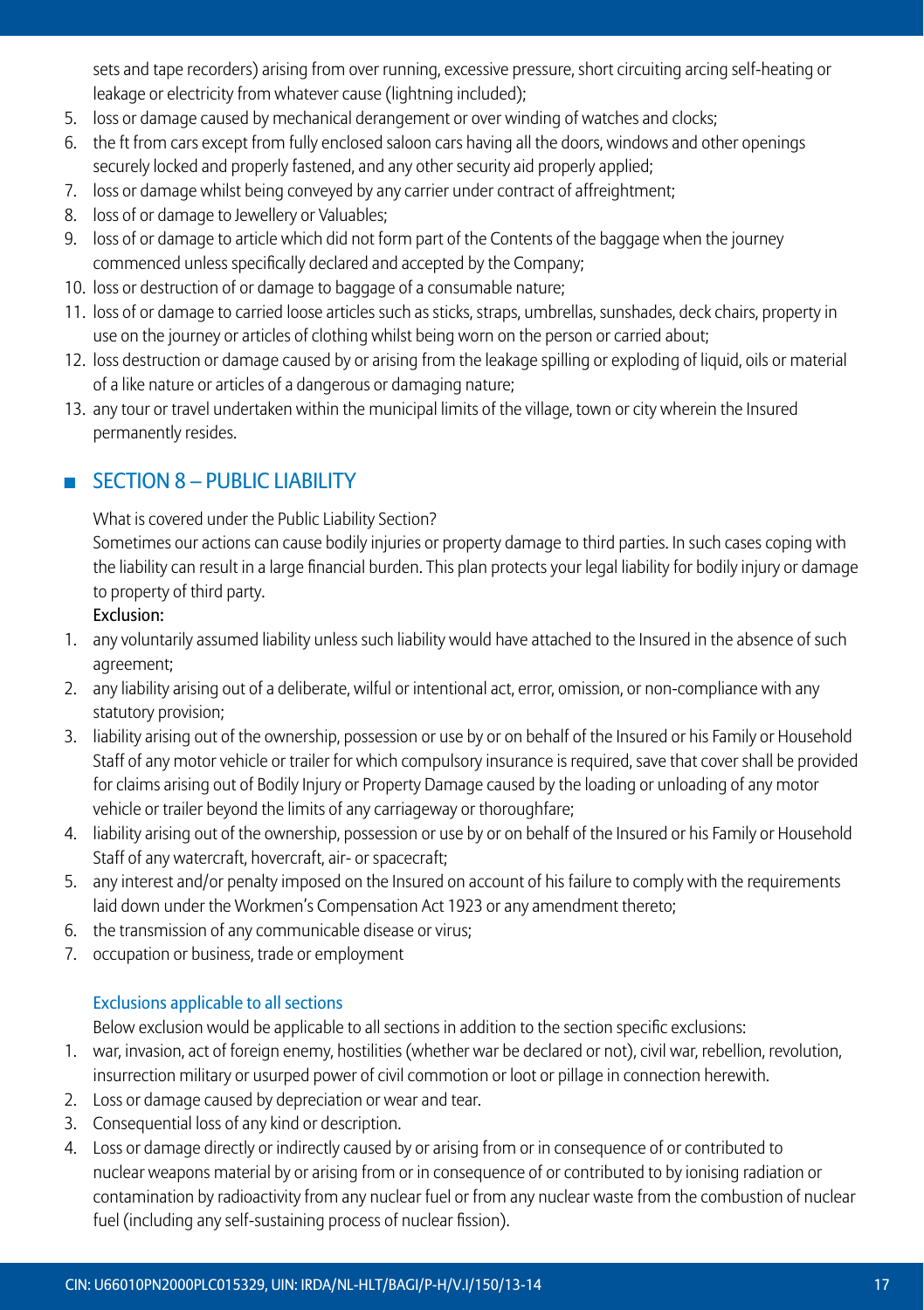#### Who can be covered under the policy?

Proposer, Spouse and Dependent children

#### What is the entry age under the policy?

- Entry age for Proposer & spouse is 18 years 65 years
- Children from age 3 months to 30 years can be covered as dependents

#### What is the renewal age?

Under normal circumstances, lifetime renewal benefit is available under the policy except on the grounds of fraud, misrepresentation or moral hazard.

#### What is the policy period?

 Policy can be opted for 1 year/2year/3 years

#### How many Sections have to be opted under this policy?

 Minimum 3 sections have to be opted.

#### What are the Discounts under the policy?

### i. Employee Discount: (Applicable to Section 2. Health Guard only)

20% discount on published premium rates to employees of Bajaj Allianz & its group companies, this discount is applicable only if the Policy is booked in direct code.

#### ii. Co-pay Discount: (Applicable to Section 2. Health Guard only)

- a. If opted voluntarily and mentioned on the Policy Schedule that a Co-payment is effective by the Insured then Insured will be eligible of additional 10% or 20% discount on the Policy premium.
- b. If a claim has been admitted under Section 2. Health Guard (In-patient Hospitalization Treatment) then, the Insured shall bear 10% or 20% respectively of the eligible claim amount payable under this section and Our liability, if any, shall only be in excess of that sum and would be subject to the Sum Insured.

#### iii. Room Rent capping discount: (Applicable to Section 2. Health Guard only)

If You opt for this cover You will be entitled for a per day room rent limit of 1.5% of hospitalization Sum Insured up to maximum Rs. 7,500 per day.

 By opting for this cover You will be eligible for discount on premium as per below grid-

| Base SI           | Individual | <b>Floater</b> |
|-------------------|------------|----------------|
| 300,000 and above | 10%        | 5%             |

 Note:

- a. The room rent does not include nursing charges.
- b. If the availed room category is higher than the eligible room category or if the room rent opted exceeds the eligible room rent then, a proportionate co-payment would be applied on all the expenses of the hospitalization except for cost of Medical consumables and Medicines.

#### iv. Wellness Discount (Applicable to Section 2. Health Guard only)

As detailed in Section 2 – Under Health Guard, depending on number of parameters met by insured during a policy year discount will be offered on subsequent renewal premium.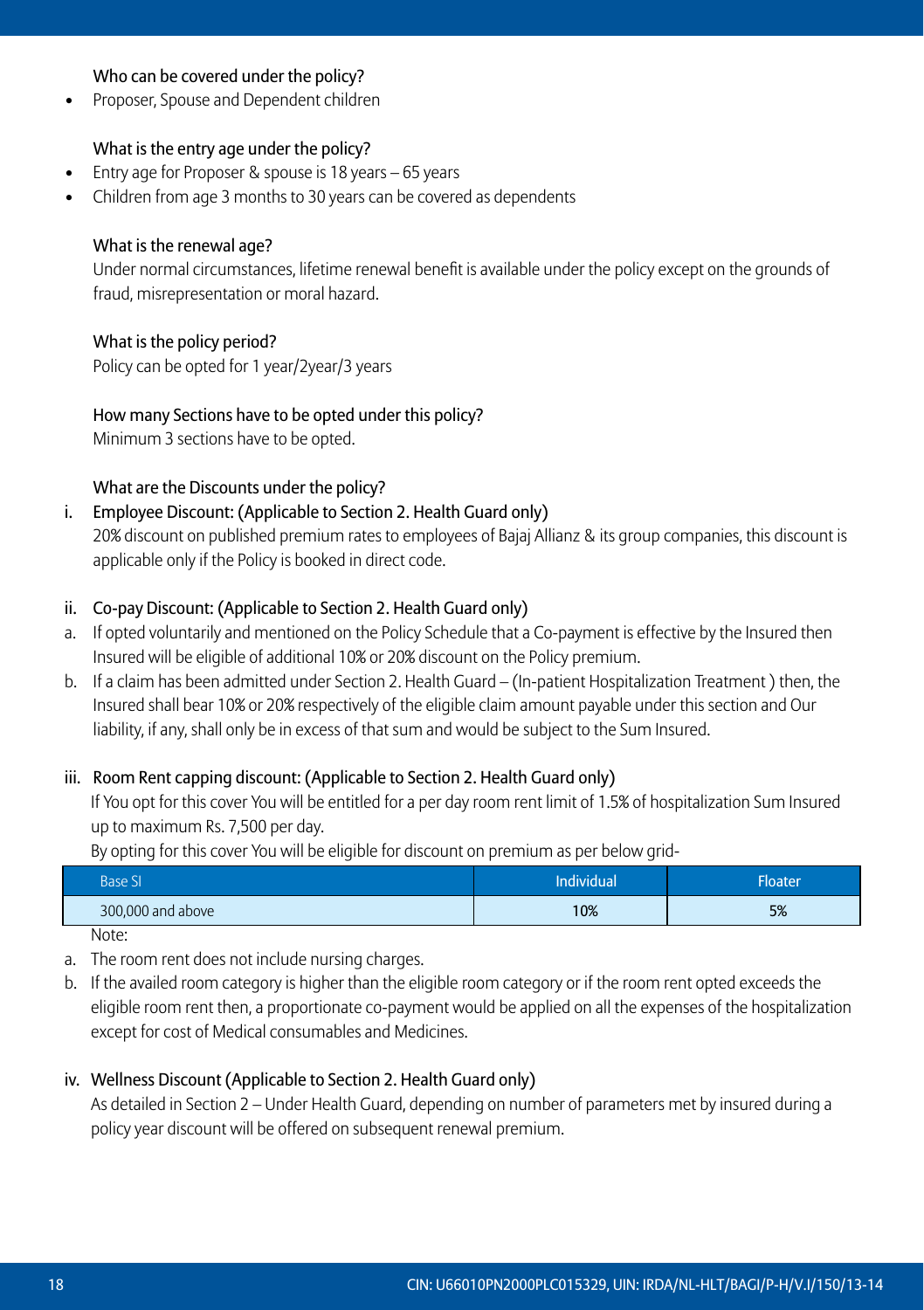| Parameters Achieved | <b>Discount</b> |
|---------------------|-----------------|
| 4 out of 8          | 5%              |
| 6 out of 8          | 7.5%            |
| 8 out of 8          | 10%             |

Note- If an Insured meets 8 out of 8 above mentioned parameters and he/she walks for 10000 steps for 20 days every month then they will be eligible for additional discount of 2.5%.

## v. Zone Discount (Applicable to Section 2. Health Guard only)

- a. If You opt for coverage under Zone B, then You will be eligible for 20% discount on the premium
- b. If You opt for coverage under Zone C, then You will be eligible for 30% discount on the premium

## vi. Sectional Discount:

- 10% discount applicable if number of sections opted is 4 or 5
- 15% discount applicable if number of sections opted is more than 5

## vii. Long Term policy Discount:

- 10% discount applicable if policy is opted for 2 years
- 15% discount applicable if policy is opted for 3 years
	- Note: This will not apply to policies where premium is paid in instalments

## Free Look Period

The Free Look Period shall be applicable on new individual health insurance policies and not on renewals or at the time of porting/migrating the policy.

The insured person shall be allowed free look period of fifteen days from date of receipt of the policy document to review the terms and conditions of the policy, and to return the same if not acceptable.

 If the insured has not made any claim during the Free Look Period, the insured shall be entitled to

- i. a refund of the premium paid less any expenses incurred by the Company on medical examination of the insured person and the stamp duty charges or
- ii. where the risk has already commenced and the option of return of the policy is exercised by the insured person, a deduction towards the proportionate risk premium for period of cover or
- iii. Where only a part of the insurance coverage has commenced, such proportionate premium commensurate with the insurance coverage during such period;

#### Renewal

 The policy shall ordinarily be renewable except on grounds of fraud, misrepresentation by the insured person.

- a. The Company shall endeavor to give notice for renewal. However, the Company is not under obligation to give any notice for renewal.
- b. Renewal shall not be denied on the ground that the insured person had made a claim or claims in the preceding policy years.
- c. Request for renewal along with requisite premium shall be received by the Company before the end of the policy period.
- d. At the end of the policy period, the policy shall terminate and can be renewed within the Grace Period of 30 days to maintain continuity of benefits without break in policy. Coverage is not available during the grace period
- e. No loading shall apply on renewals based on individual claims experience.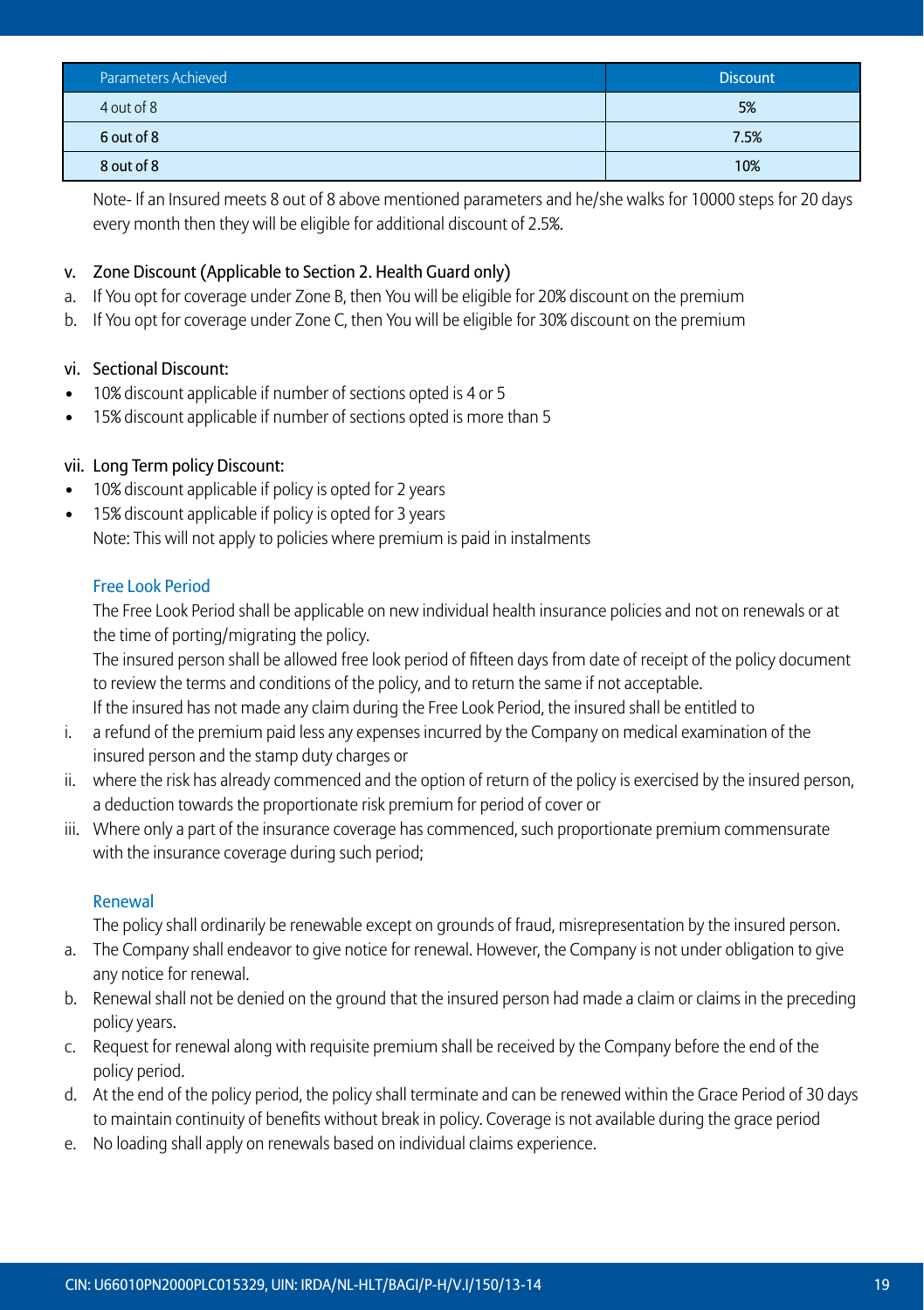## **Cancellation**

The policyholder may cancel this policy by giving 15days' written notice and in such an event, the Company shall refund premium for the unexpired policy period as detailed below.

Cancellation grid for premium received on annual basis or full premium received at policy inception are as under

|                                                         |                                   | Premium Refund                 |                                |  |
|---------------------------------------------------------|-----------------------------------|--------------------------------|--------------------------------|--|
| Period in Risk                                          | <b>Policy Period 1</b><br>Year    | <b>Policy Period 2</b><br>Year | <b>Policy Period 3</b><br>Year |  |
| Within 15 Days                                          | As per Free Look Period Condition |                                |                                |  |
| Exceeding 15 days but less than or equal to 3 month     | 65.00%                            | 75.00%                         | 80.00%                         |  |
| Exceeding 3 months but less than or equal to 6 months   | 50.00%                            | 65.00%                         | 75.00%                         |  |
| Exceeding 6 months but less than or equal to 12 months  | 25.00%                            | 45.00%                         | 60.00%                         |  |
| Exceeding 12 months but less than or equal to 15 months | 0.00%                             | 30.00%                         | 50.00%                         |  |
| Exceeding 15 months but less than or equal to 18 months | 0.00%                             | 20.00%                         | 45.00%                         |  |
| Exceeding 18 months but less than or equal to 24 months | 0.00%                             | 0.00%                          | 30.00%                         |  |
| Exceeding 24 months but less than or equal to 27 months | 0.00%                             | 0.00%                          | 20.00%                         |  |
| Exceeding 27 months but less than or equal to 30 months | 0.00%                             | 0.00%                          | 15.00%                         |  |
| Exceeding 30 months but less than or equal to 36 months | 0.00%                             | 0.00%                          | 0.00%                          |  |

## Cancellation grid for premium received on instalment basis-

 The premium will be refunded as per the below table:

| Period in Risk (From Latest instalment date)             | % of Monthly<br>Premium | % of Quarterly<br>Premium         | % of Half Yearly<br>Premium |
|----------------------------------------------------------|-------------------------|-----------------------------------|-----------------------------|
| Upto 15 days from 1st Instalment Date                    |                         | As per Free Look Period Condition |                             |
| Exceeding 15 days but less than or equal to 3<br>months  |                         | No Refund                         | 30%                         |
| Exceeding 3 months but less than or equal to 6<br>months |                         |                                   | 0%                          |

#### Note:

- • The first slab of Number of days "within 15 days" in above table is applicable only in case of new business.
	- In case of renewal policies, period is risk "Exceeding 15 days but less than 3 months" should be read as "within 3 months".

For the avoidance of doubt, the Company shall remain liable for any claim that was made prior to the date upon which the Policy is cancelled except in cases such cancellation is on account of Fraud, if any false/fraudulent claim is made by Insured or any one on behalf of Insured, mis-representation or non-disclosure of material facts or non-co-operation by the Insured.

## When I can Enhanced my Sum Insured?

- Sum Insured enhancement can be done at renewals.
- For enhancement of sum insured, fresh proposal form along with the renewal notice should be submitted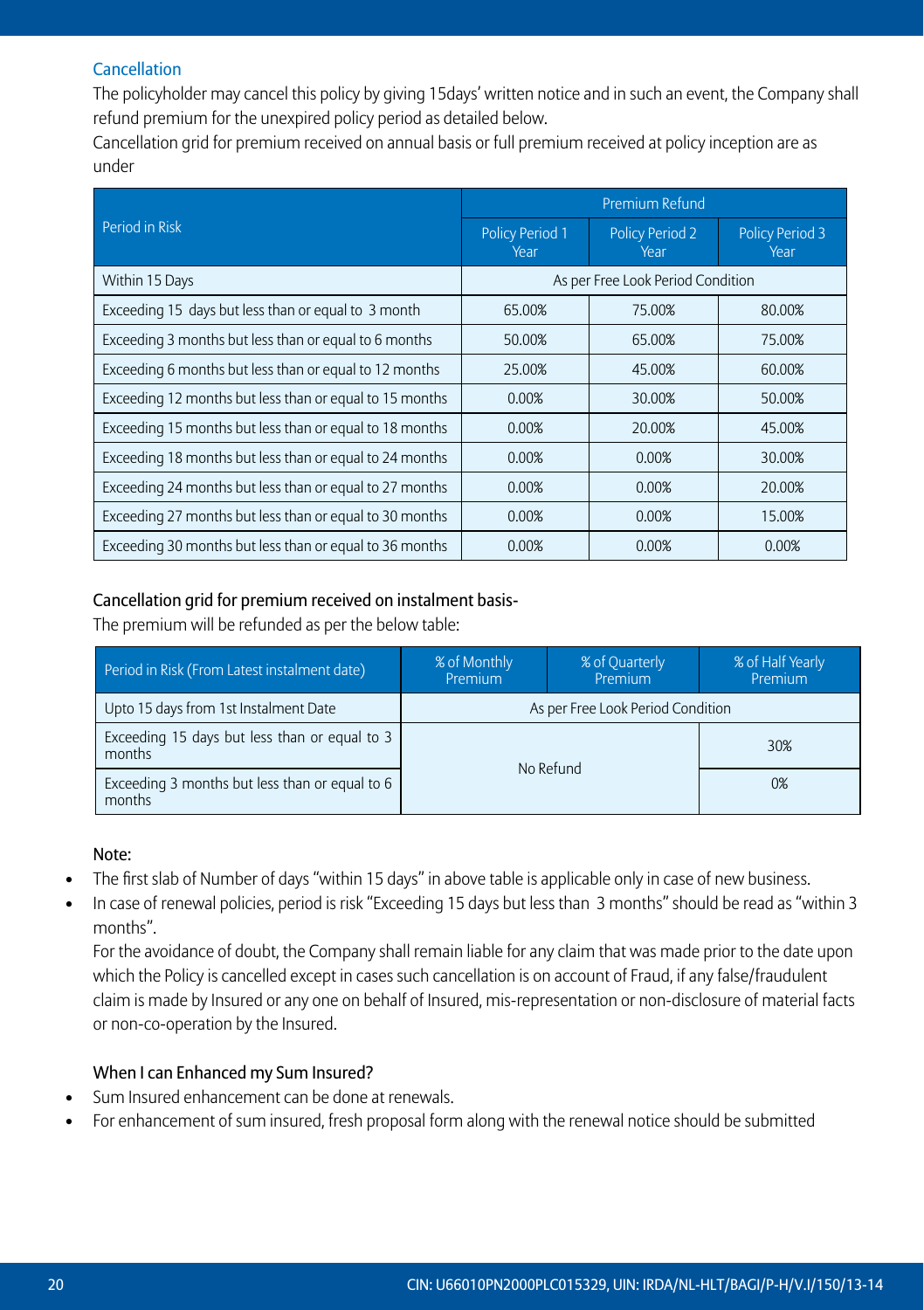#### Portability Conditions

The Insured beneficiary will have the option to port the policy to other insurers by applying to such insurer to port the entire policy along with all the members of the family, if any, at least 45 days before, but not earlier than 60 days from the policy renewal date as per IRDAI guidelines related to portability. If such person is presently covered and has been continuously covered without any lapses under any health insurance policy with an Indian General/Health insurer, the proposed Insured beneficiary will get the accrued continuity benefits in waiting periods as per IRDAI guidelines on portability. For Detailed Guidelines on portability, kindly refer the link https:// www.irdai.gov.in/ADMINCMS/cms/Circulars\_List.aspx?mid=3.2.3

#### Possibility of Revision of Terms of the policy Including the premium rates-

The Company, prior approval of IRDAI, may revise or modify the terms of the policy including the premium rates. The insured person shall be notified three months before the changes are effected.

#### Migration of policy:

The Insured beneficiary will have the option to migrate the policy to other health insurance products/plans offered by the company by applying for migration of the policy atleast 30 days before the policy renewal date as per IRDAI guidelines on Migration. If such person is presently covered and has been continuously covered without any lapses under any health insurance product/plan offered by the company, the Insured beneficiary will get the accrued continuity benefits in waiting periods as per IRDAI guidelines on migration. For Detailed Guidelines on migration, kindly refer the link https://www.irdai.gov.in/ADMINCMS/cms/Circulars\_ List.aspx?mid=3.2.3

#### Withdrawal of Policy

- 1. In the likelihood of this product being withdrawn in future, the Company will intimate the insured person about the same 90 days prior to expiry of the policy.
- 2. Insured Person will have the option to migrate to similar health insurance product available with the Company at the time of renewal with all the accrued continuity benefits such as cumulative bonus, waiver of waiting period. as per IRDAI guidelines, provided the policy has been maintained without a break.

## What would be the process in case of a claim under my Star Package policy?

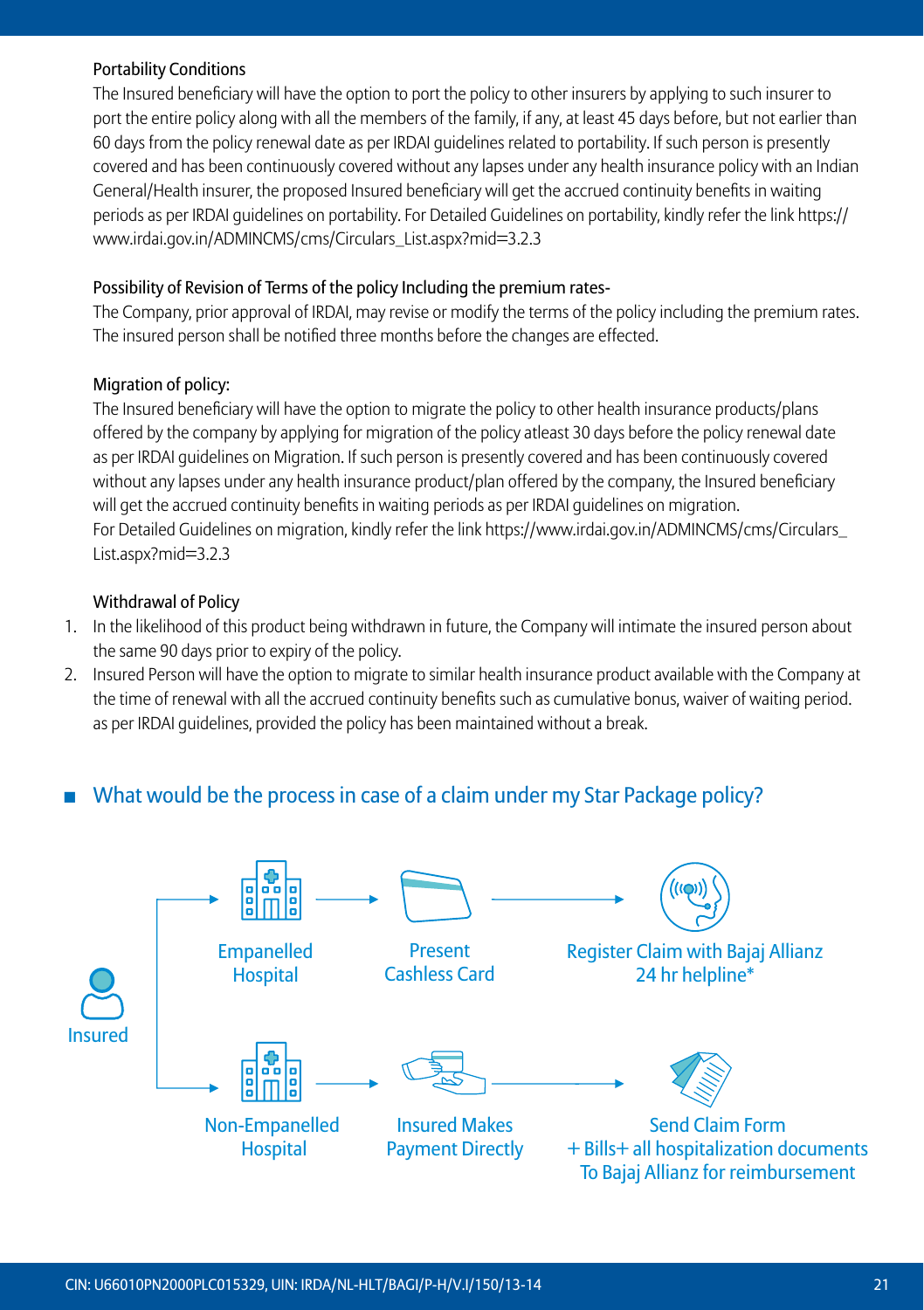Please send the documents on below address Bajaj Allianz General Insurance Company 2nd Floor, Bajaj Finserv Building, Behind Weikfield IT Park, Off Nagar Road, Viman Nagar, Pune 411014 Toll free: 1800-103-2529, 1800-22-5858

# Grievance Redressal Cell for Senior Citizens

 Grievance Redressal Cell for Senior Citizens Senior Citizen Cellfor Insured who are Senior Citizens 'Good things come with time' and so for our customers who are above 60 years of age we have created special cell to address any health insurance related query. Our senior citizen customers can reach us through the below dedicated channels to enable us to service them promptly Health toll free number: 1800-103-2529 Exclusive Email address: seniorcitizen@bajajallianz.co.in

## ■ Section 41 of Insurance Act 1938

 Section 41 of Insurance Act 1938 as amended by Insurance Laws Amendment Act, 2015 (Prohibition of Rebates): No person shall allow or offer to allow, either directly or indirectly, as an inducement to any person to take out or renew or continue an insurance in respect of any kind of risk relating to lives or property in India, any rebate of the whole or part of the commission payable or any rebate of the premium shown on the policy, nor shall any person taking out or renewing or continuing a Policy accept any rebate, except such rebate as may be allowed in accordance with the published prospectuses or tables of the insurers. Any person making default in complying with the provision of this section shall be liable for a penalty which may extend to 10 lakh rupees.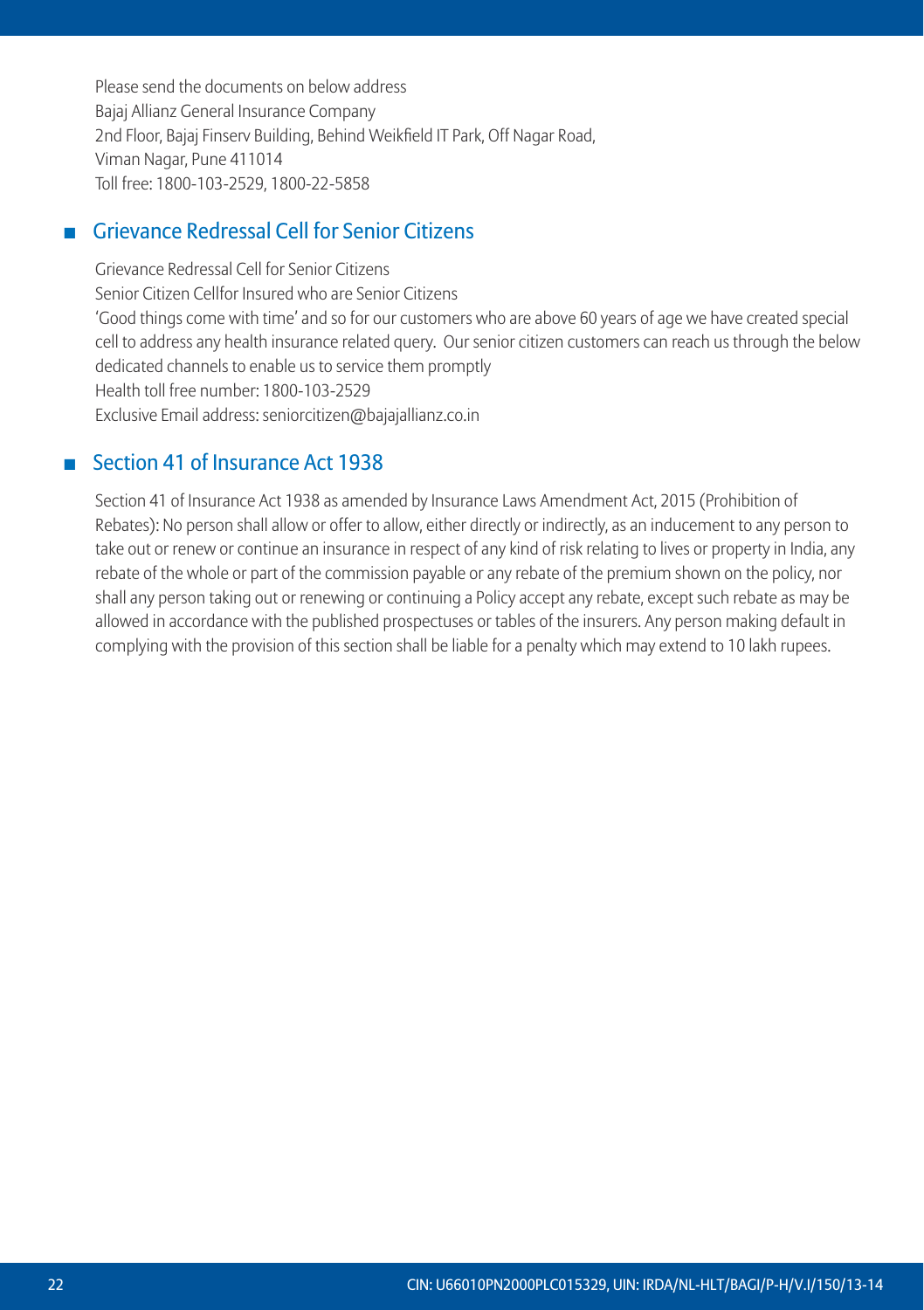# ■ Benefit Illustration in respect of Policies offered on Floater basis

| Age of the               |           | Coverage opted on<br><b>Individual Basis covering</b><br>each member of the<br>family separately (at a<br>single point in time) |           |                 | Coverage opted on individual basis cove-<br>ring multiple members of the family under<br>as single policy (Sum Insured is available<br>for each member of the family) |                | Coverage opted on floater basis with overall<br>(Only one sum insured is available for the                                                                                            | <b>Sum Insured</b><br>entire family) |                                        |                    |
|--------------------------|-----------|---------------------------------------------------------------------------------------------------------------------------------|-----------|-----------------|-----------------------------------------------------------------------------------------------------------------------------------------------------------------------|----------------|---------------------------------------------------------------------------------------------------------------------------------------------------------------------------------------|--------------------------------------|----------------------------------------|--------------------|
| members to<br>be insured | Premium   | Sum<br><b>Insured</b>                                                                                                           | Premium   | <b>Discount</b> | Premium<br>after<br>discount                                                                                                                                          | Sum<br>Insured | Premium or<br>consolidated<br>premium for<br>all members of<br>family                                                                                                                 | Floater<br>dis-<br>count if<br>any   | Pre-<br>mium<br>after<br>dis-<br>count | Sum Insured        |
|                          | <b>NA</b> | <b>NA</b>                                                                                                                       | <b>NA</b> | <b>NA</b>       | <b>NA</b>                                                                                                                                                             | <b>NA</b>      |                                                                                                                                                                                       |                                      |                                        |                    |
| 45                       | <b>NA</b> | <b>NA</b>                                                                                                                       | <b>NA</b> | <b>NA</b>       | <b>NA</b>                                                                                                                                                             | <b>NA</b>      |                                                                                                                                                                                       | Gold-Zone<br>A)                      |                                        |                    |
|                          | <b>NA</b> | <b>NA</b>                                                                                                                       | <b>NA</b> | <b>NA</b>       | <b>NA</b>                                                                                                                                                             | <b>NA</b>      |                                                                                                                                                                                       |                                      |                                        | 300000 (HG         |
|                          | <b>NA</b> | <b>NA</b>                                                                                                                       | <b>NA</b> | <b>NA</b>       | <b>NA</b>                                                                                                                                                             | <b>NA</b>      |                                                                                                                                                                                       |                                      |                                        |                    |
| 40                       | <b>NA</b> | <b>NA</b>                                                                                                                       | <b>NA</b> | <b>NA</b>       | <b>NA</b>                                                                                                                                                             | <b>NA</b>      |                                                                                                                                                                                       |                                      |                                        | 2000 per day       |
|                          | <b>NA</b> | <b>NA</b>                                                                                                                       | <b>NA</b> | <b>NA</b>       | <b>NA</b>                                                                                                                                                             | <b>NA</b>      | 27,800                                                                                                                                                                                | <b>NA</b>                            |                                        | for 30 days        |
|                          | <b>NA</b> | <b>NA</b>                                                                                                                       | <b>NA</b> | <b>NA</b>       | <b>NA</b>                                                                                                                                                             | <b>NA</b>      |                                                                                                                                                                                       |                                      |                                        | (Hospital<br>cash) |
| 21                       | <b>NA</b> | <b>NA</b>                                                                                                                       | <b>NA</b> | <b>NA</b>       | <b>NA</b>                                                                                                                                                             | <b>NA</b>      |                                                                                                                                                                                       |                                      |                                        | 300000             |
|                          | <b>NA</b> | <b>NA</b>                                                                                                                       | <b>NA</b> | <b>NA</b>       | <b>NA</b>                                                                                                                                                             | <b>NA</b>      |                                                                                                                                                                                       |                                      |                                        | (Critical          |
|                          | <b>NA</b> | <b>NA</b>                                                                                                                       | <b>NA</b> | <b>NA</b>       | <b>NA</b>                                                                                                                                                             | <b>NA</b>      |                                                                                                                                                                                       |                                      |                                        | Illness)           |
| 18                       | <b>NA</b> | <b>NA</b>                                                                                                                       | <b>NA</b> | <b>NA</b>       | <b>NA</b>                                                                                                                                                             | <b>NA</b>      |                                                                                                                                                                                       |                                      |                                        |                    |
|                          | <b>NA</b> | <b>NA</b>                                                                                                                       | <b>NA</b> | <b>NA</b>       | <b>NA</b>                                                                                                                                                             | <b>NA</b>      |                                                                                                                                                                                       |                                      |                                        |                    |
|                          | <b>NA</b> |                                                                                                                                 |           | <b>NA</b>       |                                                                                                                                                                       |                | Total premium when policy is opted on floater<br>basis for Star Package section that is Health<br>Guard , Hospital cash and Critical illness is<br>Rs 27,800 (no discount applicable) |                                      |                                        |                    |
|                          | <b>NA</b> |                                                                                                                                 |           | <b>NA</b>       |                                                                                                                                                                       |                | Section wise Sum Insured mentioned above is                                                                                                                                           | available for the entire family      |                                        |                    |

Note: Premium rates specified in the above illustation shall be standard premium rates without considering any loading. Also, the premium rates shall be exclusive of taxes applicable.